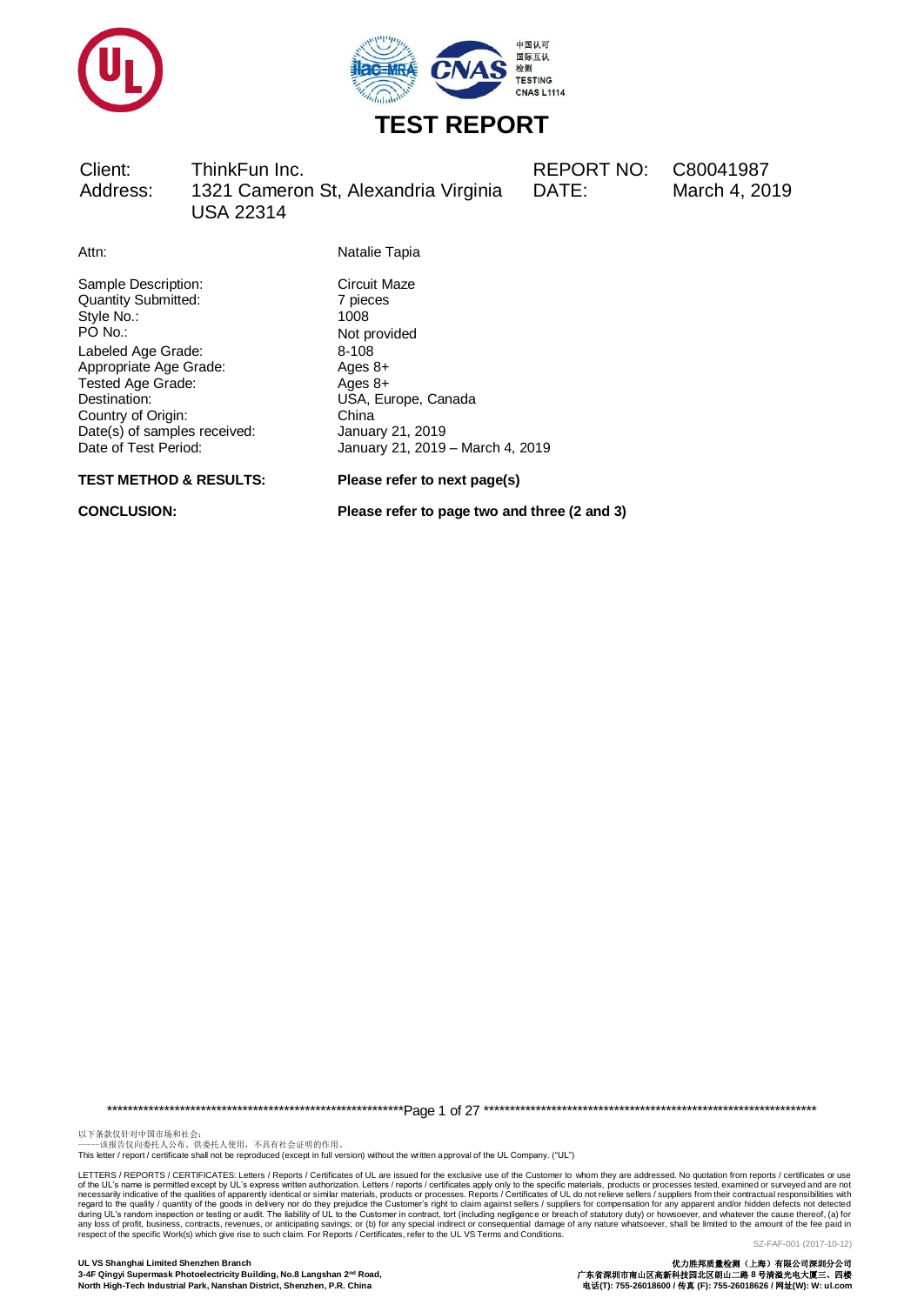



| Client:<br>Address: | ThinkFun Inc.<br>1321 Cameron St, Alexandria Virginia<br><b>USA 22314</b> | REPORT NO: C80041987<br>DATE: | March 4, 2019 |
|---------------------|---------------------------------------------------------------------------|-------------------------------|---------------|
|                     |                                                                           |                               |               |

### **CONCLUSION:**

| ASTM F963-17 Physical & Mechanical Requirements                                                                                                                                             | <b>PASS</b>                 |
|---------------------------------------------------------------------------------------------------------------------------------------------------------------------------------------------|-----------------------------|
| 16 CFR 1500 Physical & Mechanical Requirements                                                                                                                                              | <b>PASS</b>                 |
| Canada Toys Regulations SOR/2011-17 And Regulations Amending Toys Regulations SOR/2016-195,<br>SOR/2016-302 & SOR/2018-138 Physical And Mechanical Requirements                             | <b>PASS</b>                 |
| EN 71-1:2014 Mechanical & Physical Properties                                                                                                                                               | <b>PASS</b>                 |
| EN71-1:2014+A1:2018 Mechanical & Physical Properties                                                                                                                                        | <b>PASS</b>                 |
| <b>ASTM F963-17 Flammability Requirements</b>                                                                                                                                               | <b>PASS</b>                 |
| 16 CFR 1500.3 (c) (6) (vi) /1500.44 Flammability Requirements                                                                                                                               | <b>PASS</b>                 |
| Canada Toys Regulations SOR/2011-17 And Regulations Amending Toys Regulations                                                                                                               | <b>PASS</b>                 |
| SOR/2016-195, SOR/2016-302 & SOR/2018-138 Flammability Requirements (Cellulose Nitrate And<br>Celluloid)                                                                                    |                             |
| Flammability Requirements For Textile Fibres: SOR/2016-194                                                                                                                                  | NOT APPLICABLE <sup>#</sup> |
| EN 71-2:2011 + A1:2014 Flammability Test                                                                                                                                                    | <b>PASS</b>                 |
| Total Heavy Metals In Packaging [NERC Heavy Metals in Packaging Wastes]                                                                                                                     | <b>PASS</b>                 |
| Soluble Migrated Elements [ASTM F963-17 Section 4.3.5.1 (2), 4.3.5.2 (2)(b) & 8.3]                                                                                                          | <b>PASS</b>                 |
| Total Lead Content In Paints And Surface Coatings [ASTM F963-17 Section 4.3.5.1(1)]                                                                                                         | <b>PASS</b>                 |
| Total Lead Content In Substrates [ASTM F963-17 Section 4.3.5.2 (2)(a)]                                                                                                                      | <b>PASS</b>                 |
| Total Lead Content In Paints And Surface Coatings [16 CFR 1303]                                                                                                                             | <b>PASS</b>                 |
| Total Lead Content In Paints And Surface Coatings [Consumer Product Safety Improvement                                                                                                      | <b>PASS</b>                 |
| Act Of 2008 Section 101]                                                                                                                                                                    |                             |
| Total Lead Content In Substrates [Consumer Product Safety Improvement Act Of 2008 Section 101]                                                                                              | <b>PASS</b>                 |
| Total Lead Content In Paint And Surface Coatings [California Proposition 65 Settlements Of Alameda<br>Superior Court, RG07356892]                                                           | <b>PASS</b>                 |
| Total Lead Content In Substrates [California Proposition 65 Settlements Of Alameda Superior Court,<br>RG 07356892]                                                                          | <b>PASS</b>                 |
| Prohibition Of Children's Toys And Child Care Articles Containing Specified Phthalates [16 CFR 1307.3] PASS                                                                                 |                             |
| Total Phthalates Content [California Proposition 65 Settlements Of County Of Sacramento Case                                                                                                | NOT APPLICABLE <sup>#</sup> |
| Number 07AS04683, And The Alameda Superior Court Case Numbers BG07350969, RG08367601,<br>RG07351032 And RG08378050]                                                                         |                             |
| Total Lead And Mercury In Surface Coatings [Canada Toys Regulations (SOR/2011-17) With                                                                                                      | <b>PASS</b>                 |
| SOR/2016-195 & SOR/2016-302 & SOR/2018-138 Amendment, Toxicological Hazards,                                                                                                                |                             |
| Section 23 And SOR/2016-193 Surface Coating Materials Regulations]                                                                                                                          |                             |
| Specific Substance In Surface Coatings [Canada Toys Regulations (SOR/2011-17), Toxicological<br>Hazards, Section 23 With SOR/2016-195 & SOR/2016-302 & SOR/2018-138 Amendment]              | <b>PASS</b>                 |
| Total Lead Content [Canada Consumer Products Containing Lead Regulations (SOR/2018-83)]                                                                                                     | <b>PASS</b>                 |
| Total Phthalates Content In Toys And Child Care Articles [Phthalates Regulation SOR/2016-188<br>Phthalates Content]                                                                         | <b>PASS</b>                 |
| Total Phthalates Content In Toys And Child Care Articles [Point 51, 52 Of The Annex XVII Of The<br>Regulation (EC) No. 1907/2006 (REACH) And Amending Commission Regulation (EU) 2018/2005] | <b>PASS</b>                 |
| Total Heavy Metals In Packaging [94/62/EC]                                                                                                                                                  | <b>PASS</b>                 |
| Total Cadmium Content In Plastic [Point 23 Of The Annex XVII Of The Regulation (EC) No. 1907/2006<br>(REACH) With Further Amendment]                                                        | <b>PASS</b>                 |
| Total Cadmium Content In Surface Coating [Point 23 Of The Annex XVII Of The Regulation (EC) No.<br>1907/2006 (REACH) With Further Amendment]                                                | <b>PASS</b>                 |
|                                                                                                                                                                                             |                             |
|                                                                                                                                                                                             |                             |

以下条款仅针对中国市场和社会:<br>-----该报告仅向委托人公布、供委托人使用,不具有社会证明的作用。

This letter / report / certificate shall not be reproduced (except in full version) without the written approval of the UL Company. ("UL")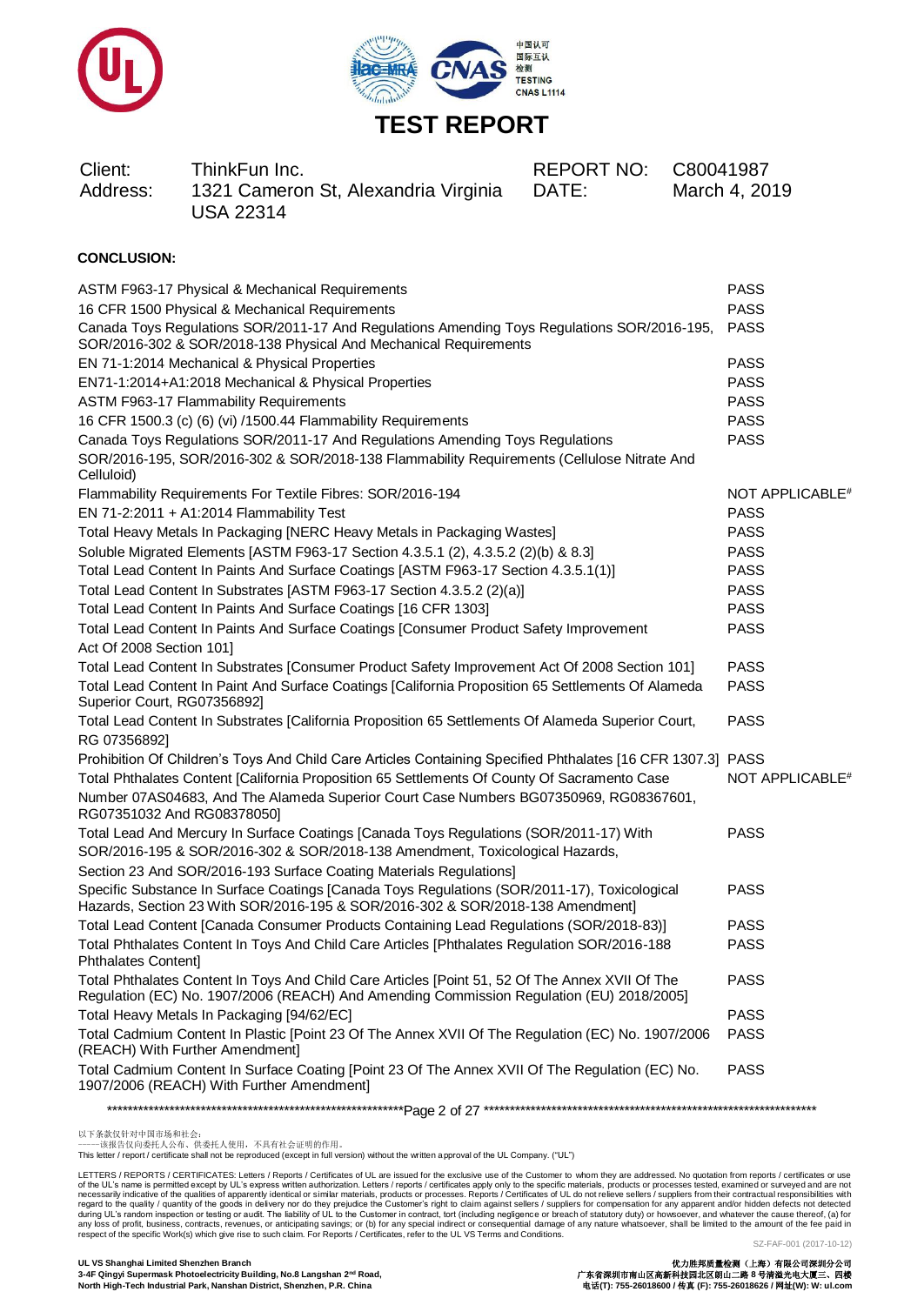



### **CONCLUSION:**

| Determination of Azo Colorants [Regulation (EC) No. 1907/2006 on REACH Annex XVII Item No. 43                                                                                        | NOT APPLICABLE <sup>#</sup> |
|--------------------------------------------------------------------------------------------------------------------------------------------------------------------------------------|-----------------------------|
| And Appendix 8 As Amended By Commission Regulation (EC) No. 552/2009]                                                                                                                |                             |
| Migration Of Certain Elements [EN71-3: 2013 + A3:2018 Under 2009/48/EC Toy Safety Directive]                                                                                         | NOT APPLICABLE <sup>#</sup> |
| Determination Of Polycyclic Aromatic Hydrocarbon [Point 50 Of The Annex XVII Of The Regulation (EC) PASS<br>No. 1907/2006 (REACH) With Further Amendment]                            |                             |
| Determination Of Pentachlorophenol [Point 22 Of The Annex XVII Of The Regulation (EC) No.<br>1907/2006 (REACH) With Further Amendment]                                               | <b>PASS</b>                 |
| Determination Of Pentachlorophenol[German Ordinance on Prohibition of Chemical (ChemVerbotsV)<br>Attachment 15                                                                       | <b>PASS</b>                 |
| Determination Of Benzene Content [Point 5 Of The Annex XVII Of The Regulation (EC) No. 1907/2006<br>(REACH) And Further Amendment]                                                   | <b>PASS</b>                 |
| Determination Of HBCDD As Per Client's Specification.                                                                                                                                | <b>PASS</b>                 |
| Determination Of PBBs & PBDEs Content As Per Client's Specification [(EU) No. 757/2010 And (EU)<br>No.2016/293 Amending Regulation (EC) No 850/2004 On Persistent Organic Pollutants | NOT APPLICABLE <sup>#</sup> |
| Determination Of Flame Retardant Content [Bedarfsgegenständeverordnung Annex 1 (to § 3)                                                                                              | NOT APPLICABLE <sup>#</sup> |
| Substances which may not be used in the manufacture or treatment of certain consumer goods]                                                                                          |                             |
| Flame Retardant (PBBs & PBDES) As Per Client's Specification with Reference to ChemVerbotsV<br>Regulation.                                                                           | NOT APPLICABLE <sup>#</sup> |
| Determination Of Flame Retardant Content [Point 4,7,8,44,45 Of The Annex XVII Of The Regulation<br>(EC) No. 1907/2006 (REACH) With Further Amendment]                                | NOT APPLICABLE <sup>#</sup> |
|                                                                                                                                                                                      |                             |

#: There is no component on the submitted test samples under the testing scopes.

*For and on behalf of*: UL VS Shanghai Limited Shenzhen Branch

 $x^{\wedge \circ}$ Javijl

David Mo Assistant Manager- Toys Department

**Important Notes**: The results relate only to the samples tested.

Lulu Tang

Lulu Yang Senior Technical Officer Chemical Department

\*\*\*\*\*\*\*\*\*\*\*\*\*\*\*\*\*\*\*\*\*\*\*\*\*\*\*\*\*\*\*\*\*\*\*\*\*\*\*\*\*\*\*\*\*\*\*\*\*\*\*\*\*\*\*\*\*Page 3 of 27 \*\*\*\*\*\*\*\*\*\*\*\*\*\*\*\*\*\*\*\*\*\*\*\*\*\*\*\*\*\*\*\*\*\*\*\*\*\*\*\*\*\*\*\*\*\*\*\*\*\*\*\*\*\*\*\*\*\*\*\*\*\*\*\*

以下条款仅针对中国市场和社会:<br>-----该报告仅向委托人公布、供委托人使用,不具有社会证明的作用。

This letter / report / certificate shall not be reproduced (except in full version) without the written approval of the UL Company. ("UL")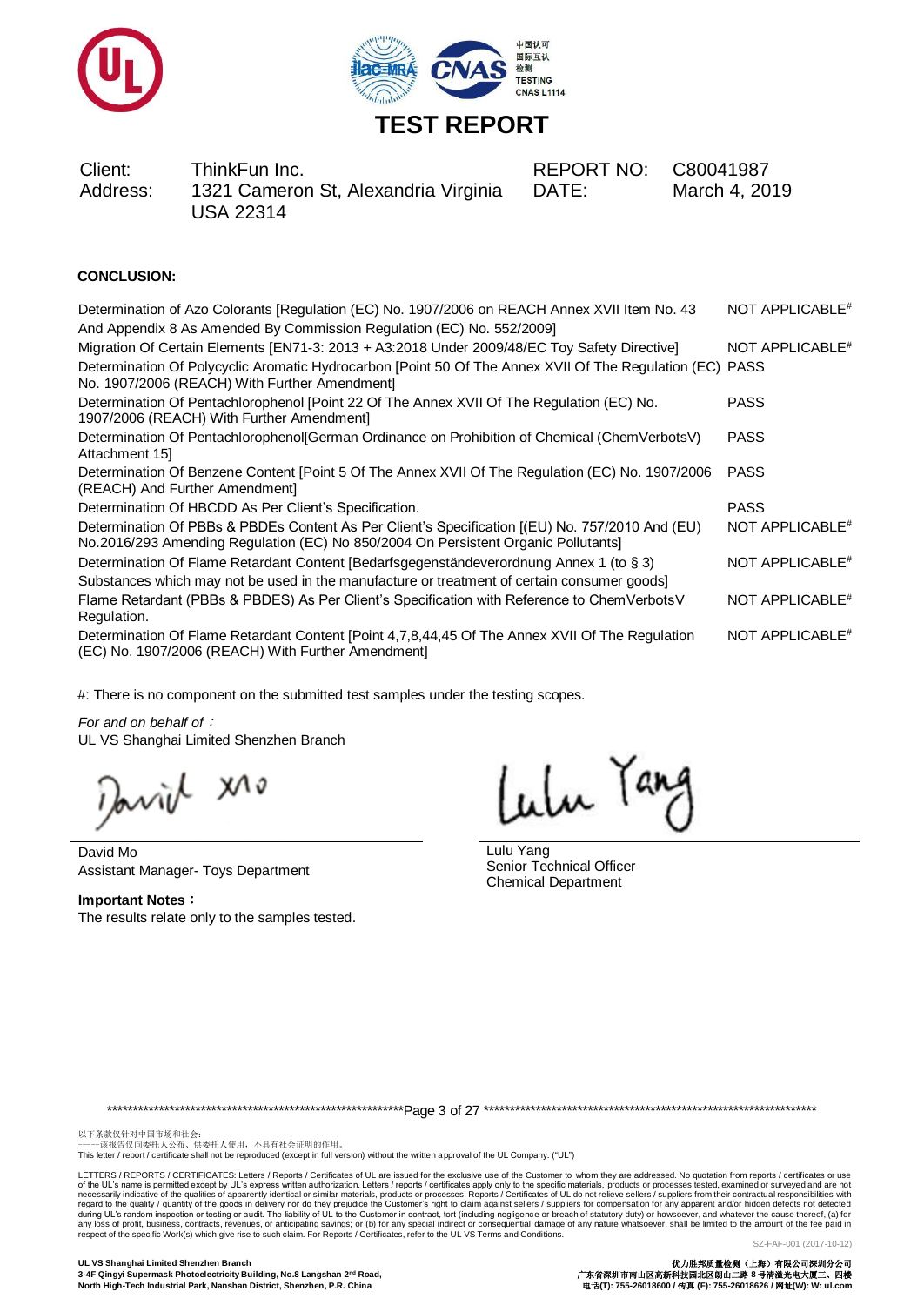



Client: ThinkFun Inc. REPORT NO: C80041987 Address: 1321 Cameron St, Alexandria Virginia USA 22314 DATE: March 4, 2019

#### **TEST RESULTS**

**1. MECHANICAL AND PHYSICAL TEST**

### **1.1 AS PER ASTM STANDARD CONSUMER SAFETY SPECFICATION FOR TOYS SAFETY F963-17**

**The following clauses are identified to be applicable: Age grading for testing : Ages 8+ Samples Quantity : 1 piece(s) x 1 style(s)**

| <b>Clause</b>    | <b>Test Items</b>                                               | <b>Assessment</b> |
|------------------|-----------------------------------------------------------------|-------------------|
| 4.1              | Material(visual check on cleanness)                             | P                 |
| 4.3.7            | Stuffing Materials (Visual Check On Contaminations)             | <b>NA</b>         |
| 4.5              | Sound producing toys                                            | <b>NA</b>         |
| $\overline{4.6}$ | Small Objects                                                   | <b>NA</b>         |
| 4.7              | Accessible Edges                                                | P                 |
| 4.8              | Projections                                                     | <b>NA</b>         |
| 4.9              | <b>Accessible Points</b>                                        | P                 |
| 4.10             | Wires Or Rods                                                   | <b>NA</b>         |
| 4.11             | Nails And Fasteners                                             | P                 |
| 4.12             | <b>Plastic Film</b>                                             | P                 |
| 4.13             | <b>Folding Mechanisms And Hinges</b>                            | <b>NA</b>         |
| 4.14             | Cords, Straps And Elastics                                      | <b>NA</b>         |
| 4.15             | <b>Stability And Over-Load Requirements</b>                     | <b>NA</b>         |
| 4.16             | <b>Confined Spaces</b>                                          | <b>NA</b>         |
| 4.17             | <b>Wheels, Tires And Axles</b>                                  | <b>NA</b>         |
| 4.18             | Holes, Clearance, And Accessibility Of Mechanisms               | <b>NA</b>         |
| 4.19             | Simulated Protective Devices, Such As Helmets, Hats And Goggles | <b>NA</b>         |
| 4.20             | Pacifiers                                                       | <b>NA</b>         |
| 4.21             | Projectile Toys                                                 | <b>NA</b>         |
| 4.22             | <b>Teethers And Teething Toys</b>                               | <b>NA</b>         |
| 4.23             | Rattles                                                         | <b>NA</b>         |
| 4.24             | <b>Squeeze Toys</b>                                             | <b>NA</b>         |
| 4.25             | <b>Battery Operated Toys</b>                                    | P                 |
| 4.26             | Toys Intended To Be Attached To A Crib Or Playpen               | <b>NA</b>         |
| 4.27             | Stuffed And Beanbag-Type Toys                                   | <b>NA</b>         |
| 4.28             | <b>Stroller And Carriage Toys</b>                               | <b>NA</b>         |
| 4.29             | <b>Art Materials</b>                                            | <b>NA</b>         |

\*\*\*\*\*\*\*\*\*\*\*\*\*\*\*\*\*\*\*\*\*\*\*\*\*\*\*\*\*\*\*\*\*\*\*\*\*\*\*\*\*\*\*\*\*\*\*\*\*\*\*\*\*\*\*\*\*Page 4 of 27 \*\*\*\*\*\*\*\*\*\*\*\*\*\*\*\*\*\*\*\*\*\*\*\*\*\*\*\*\*\*\*\*\*\*\*\*\*\*\*\*\*\*\*\*\*\*\*\*\*\*\*\*\*\*\*\*\*\*\*\*\*\*\*\*

以下条款仅针对中国市场和社会:<br>-----该报告仅向委托人公布、供委托人使用,不具有社会证明的作用。

This letter / report / certificate shall not be reproduced (except in full version) without the written approval of the UL Company. ("UL")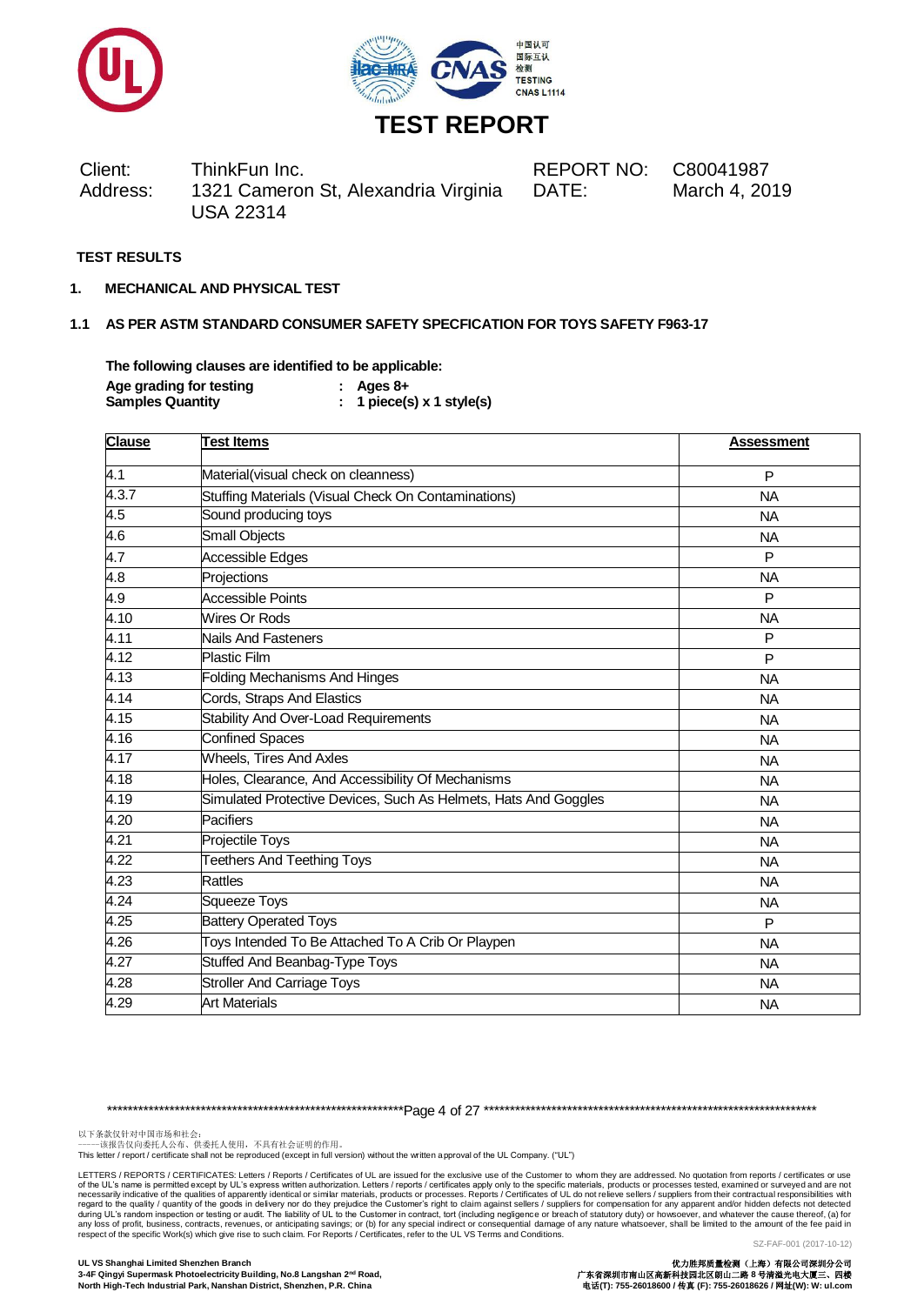



Client: ThinkFun Inc. REPORT NO: C80041987 Address: 1321 Cameron St, Alexandria Virginia USA 22314 DATE: March 4, 2019

## **TEST RESULTS**

| <b>Clause</b> | <b>Test Items</b>                             | Assessment |
|---------------|-----------------------------------------------|------------|
| 4.30          | Toy Gun Marking                               | <b>NA</b>  |
| 4.31          | <b>Balloons</b>                               | <b>NA</b>  |
| 4.32          | Certain Toys With Nearly Spherical Ends       | <b>NA</b>  |
| 4.33          | <b>Marbles</b>                                | <b>NA</b>  |
| 4.34          | <b>Balls</b>                                  | <b>NA</b>  |
| 4.35          | Pompoms                                       | <b>NA</b>  |
| 4.36          | Hemispheric-Shaped Objects                    | <b>NA</b>  |
| 4.37          | Yoyo Elastic Tether Toys                      | <b>NA</b>  |
| 4.38          | Magnets                                       | <b>NA</b>  |
| 4.39          | Jaw Entrapment In Handles And Steering Wheels | <b>NA</b>  |
| 4.40          | <b>Expanding Materials</b>                    | <b>NA</b>  |
| 4.41          | <b>Toy Chests</b>                             | <b>NA</b>  |
| 5             | Safety Labeling Requirements                  | P          |
| 6             | Instructional Literature                      | P          |
| 7             | Producer's Markings                           | P          |

Remark: P = Pass NA = Not Applicable

#: Section 4.7 Accessible Edges and Section 4.9 Accessible Points are only applicable for toys for children under 96 months, and the assessment was for reference only.

\*\*\*\*\*\*\*\*\*\*\*\*\*\*\*\*\*\*\*\*\*\*\*\*\*\*\*\*\*\*\*\*\*\*\*\*\*\*\*\*\*\*\*\*\*\*\*\*\*\*\*\*\*\*\*\*\*Page 5 of 27 \*\*\*\*\*\*\*\*\*\*\*\*\*\*\*\*\*\*\*\*\*\*\*\*\*\*\*\*\*\*\*\*\*\*\*\*\*\*\*\*\*\*\*\*\*\*\*\*\*\*\*\*\*\*\*\*\*\*\*\*\*\*\*\*

以下条款仅针对中国市场和社会:<br>-----该报告仅向委托人公布、供委托人使用,不具有社会证明的作用。

This letter / report / certificate shall not be reproduced (except in full version) without the written approval of the UL Company. ("UL")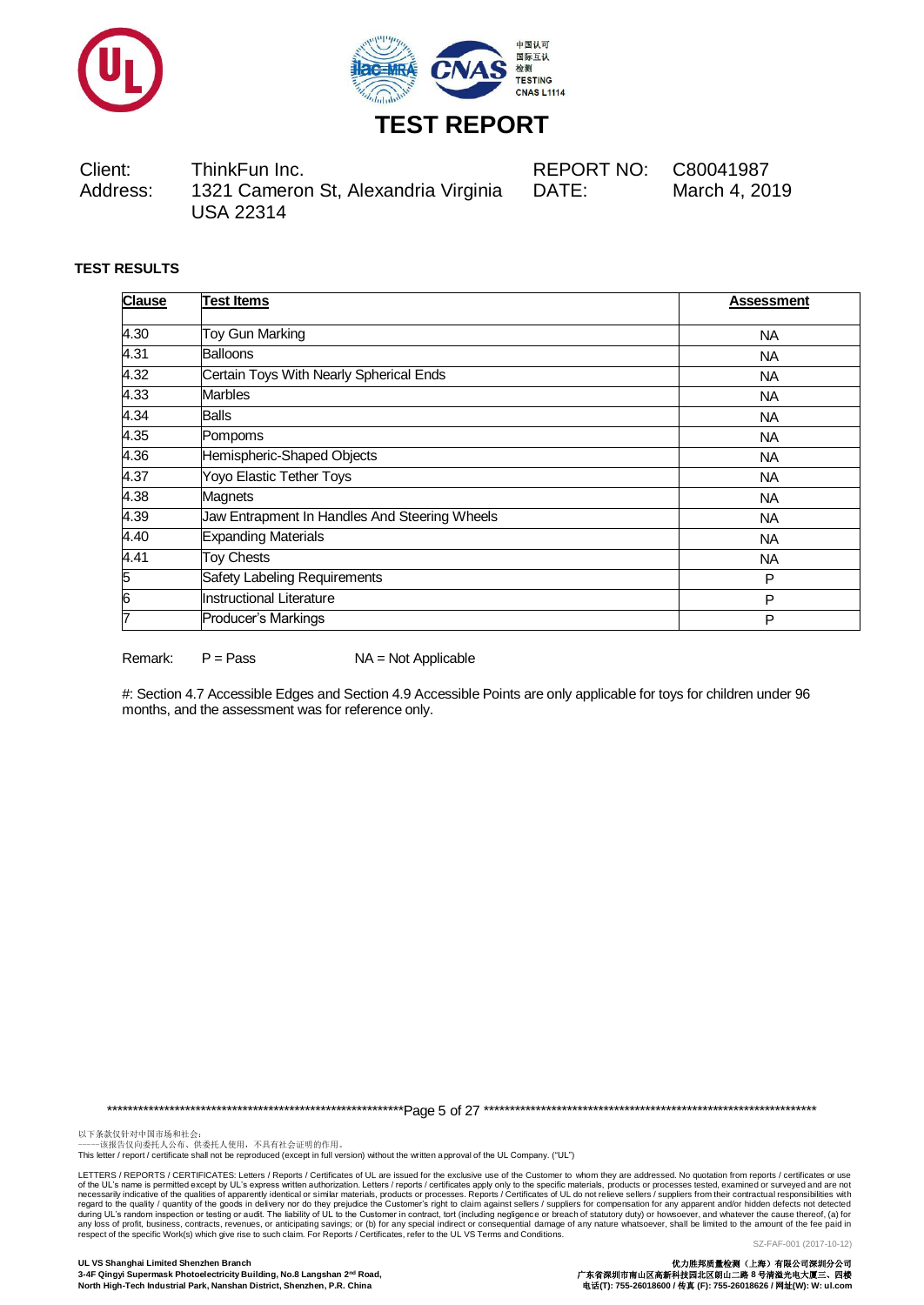



Client: ThinkFun Inc. REPORT NO: C80041987 Address: 1321 Cameron St, Alexandria Virginia USA 22314 DATE: March 4, 2019

## **TEST RESULTS**

#### **1.2 AS PER 16 CFR 1500.50, THE HAZARDS OF SHARP POINTS, SHARP EDGE AND SMALL PARTS ARE ASSESSED BOTH BEFORE AND AFTER APPLICABLE USE AND ABUSE TESTS:**

**The following clauses are identified to be applicable: Age grading for testing :Ages 8+ Samples Quantity :1 piece(s) x 1 style(s)**

|                                                                            | <b>TEST ITEMS</b>                                                              | <b>SHARP POINT</b> | <b>SHARP EDGE</b> |
|----------------------------------------------------------------------------|--------------------------------------------------------------------------------|--------------------|-------------------|
|                                                                            |                                                                                | (1500.48)          | (1500.49)         |
|                                                                            | As received                                                                    | $\mathsf{P}^\#$    | D#                |
|                                                                            |                                                                                |                    |                   |
| 1500.121                                                                   | Labeling requirements; prominence, placement, and conspicuousness<br><b>NA</b> |                    |                   |
| Misbranded toys and other articles intended for use by children<br>1500.19 |                                                                                | NA                 |                   |

#### $RFMARK: P = PASS$

#: The Mechanical and Physical Tests Requirements of U.S. Consumer Products Safety Commission for Toys and Articles intended for use by the children Specified in U.S. Code of Federal Regulations Title 16, Part 1500.48 and 1500.49 are only for children under 8 years of age. Only As Received Sharp Point and Sharp Edge were assessed. and the assessment was for reference only.

\*\*\*\*\*\*\*\*\*\*\*\*\*\*\*\*\*\*\*\*\*\*\*\*\*\*\*\*\*\*\*\*\*\*\*\*\*\*\*\*\*\*\*\*\*\*\*\*\*\*\*\*\*\*\*\*\*Page 6 of 27 \*\*\*\*\*\*\*\*\*\*\*\*\*\*\*\*\*\*\*\*\*\*\*\*\*\*\*\*\*\*\*\*\*\*\*\*\*\*\*\*\*\*\*\*\*\*\*\*\*\*\*\*\*\*\*\*\*\*\*\*\*\*\*\*

以下条款仅针对中国市场和社会:<br>-----该报告仅向委托人公布、供委托人使用,不具有社会证明的作用。

This letter / report / certificate shall not be reproduced (except in full version) without the written approval of the UL Company. ("UL")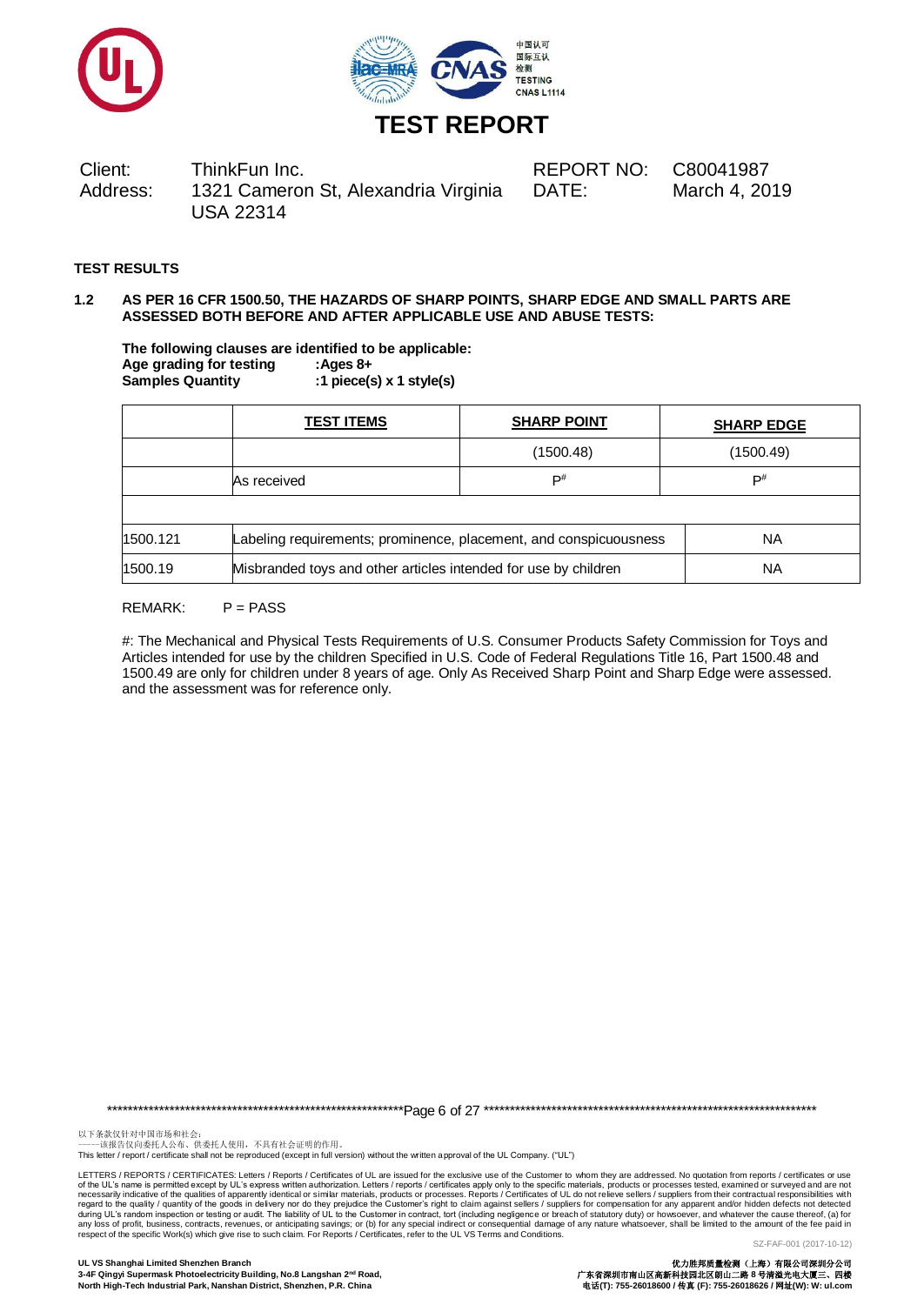



Client: ThinkFun Inc. REPORT NO: C80041987 Address: 1321 Cameron St, Alexandria Virginia USA 22314

DATE: March 4, 2019

## **TEST RESULTS**

#### **1.3 AS PER CANADA TOYS REGULATIONS SOR/2011-17 and REGULATIONS AMENDING TOYS REGULATION SOR/2016-195 &SOR/2016-302 & SOR/2018-138**

**The following clauses are identified to be applicable: Age grading for testing : Ages 8+ Samples Quantity : 1 piece(s) x 1 style(s)**

| (A)             | <b>Test Items</b>                                                        | <b>Assessment</b> |
|-----------------|--------------------------------------------------------------------------|-------------------|
| 3               | General -- English and French bilingual statement                        | P                 |
| 4               | Packaging                                                                | P                 |
|                 | Mechanical hazard                                                        |                   |
| 7               | Small parts                                                              | <b>NA</b>         |
| 8               | <b>Exposed Metal Edges</b>                                               | P                 |
| 9               | Ends                                                                     | P                 |
| 10              | <b>Exposed Plastic Parts</b>                                             | P                 |
| 11              | Exposed Wooden Surfaces, Edges And Corners                               | <b>NA</b>         |
| 12              | Glass                                                                    | <b>NA</b>         |
| $\overline{13}$ | Fasteners                                                                | P                 |
| 14              | Folding Mechanisms, Bracket Or Bracing                                   | <b>NA</b>         |
| 15              | Spring-Wound Driving Mechanism                                           | <b>NA</b>         |
| 16              | Projectile Component, Other Than A<br>Rocketry Component.                | <b>NA</b>         |
| 17              | Toys Which A Child Can Enter And<br>Which Can Be Closed By A Lid Or Door | <b>NA</b>         |
| 18              | Toys Which Are Stationary And<br>Intended To Bear The Weight Of A Child  | <b>NA</b>         |
| 19              | Impulsive noise                                                          | <b>NA</b>         |
| 20              | <b>Thermal hazards</b>                                                   | <b>NA</b>         |
|                 | Dolls and soft toys                                                      |                   |
| 28              | Fastening to attach parts, clothing or ornamentation.                    | <b>NA</b>         |
| 29              | Stuffing materials                                                       | <b>NA</b>         |
| (A)             | Clean And Free From Vermin                                               | <b>NA</b>         |
| (B)             | Free From Hard And Sharp Foreign Matter                                  | <b>NA</b>         |
| 30              | Squeaker, reed, valve or other similar device                            | <b>NA</b>         |
| $\overline{31}$ | Eyes or nose                                                             | <b>NA</b>         |
| $\overline{35}$ | Plant seeds-Noise                                                        | <b>NA</b>         |
| 36              | Plant seeds-Stuffing material                                            | $\overline{NA}$   |
| 37              | Pull and push toys                                                       | <b>NA</b>         |
| 38              | Toy steam engines                                                        | <b>NA</b>         |
| 40              | Rattle                                                                   | <b>NA</b>         |
| 41              | Elastic                                                                  | <b>NA</b>         |
| $\overline{42}$ | Yo-yo type balls                                                         | <b>NA</b>         |
| $\overline{43}$ | <b>Magnetic Toys</b>                                                     | <b>NA</b>         |
| $\overline{44}$ | <b>Warning for Magnet Kit</b>                                            | <b>NA</b>         |

Remark: P=Pass N/A=Not Applicable

\*\*\*\*\*\*\*\*\*\*\*\*\*\*\*\*\*\*\*\*\*\*\*\*\*\*\*\*\*\*\*\*\*\*\*\*\*\*\*\*\*\*\*\*\*\*\*\*\*\*\*\*\*\*\*\*\*Page 7 of 27 \*\*\*\*\*\*\*\*\*\*\*\*\*\*\*\*\*\*\*\*\*\*\*\*\*\*\*\*\*\*\*\*\*\*\*\*\*\*\*\*\*\*\*\*\*\*\*\*\*\*\*\*\*\*\*\*\*\*\*\*\*\*\*\*

以下条款仅针对中国市场和社会:<br>-----该报告仅向委托人公布、供委托人使用,不具有社会证明的作用。

This letter / report / certificate shall not be reproduced (except in full version) without the written approval of the UL Company. ("UL")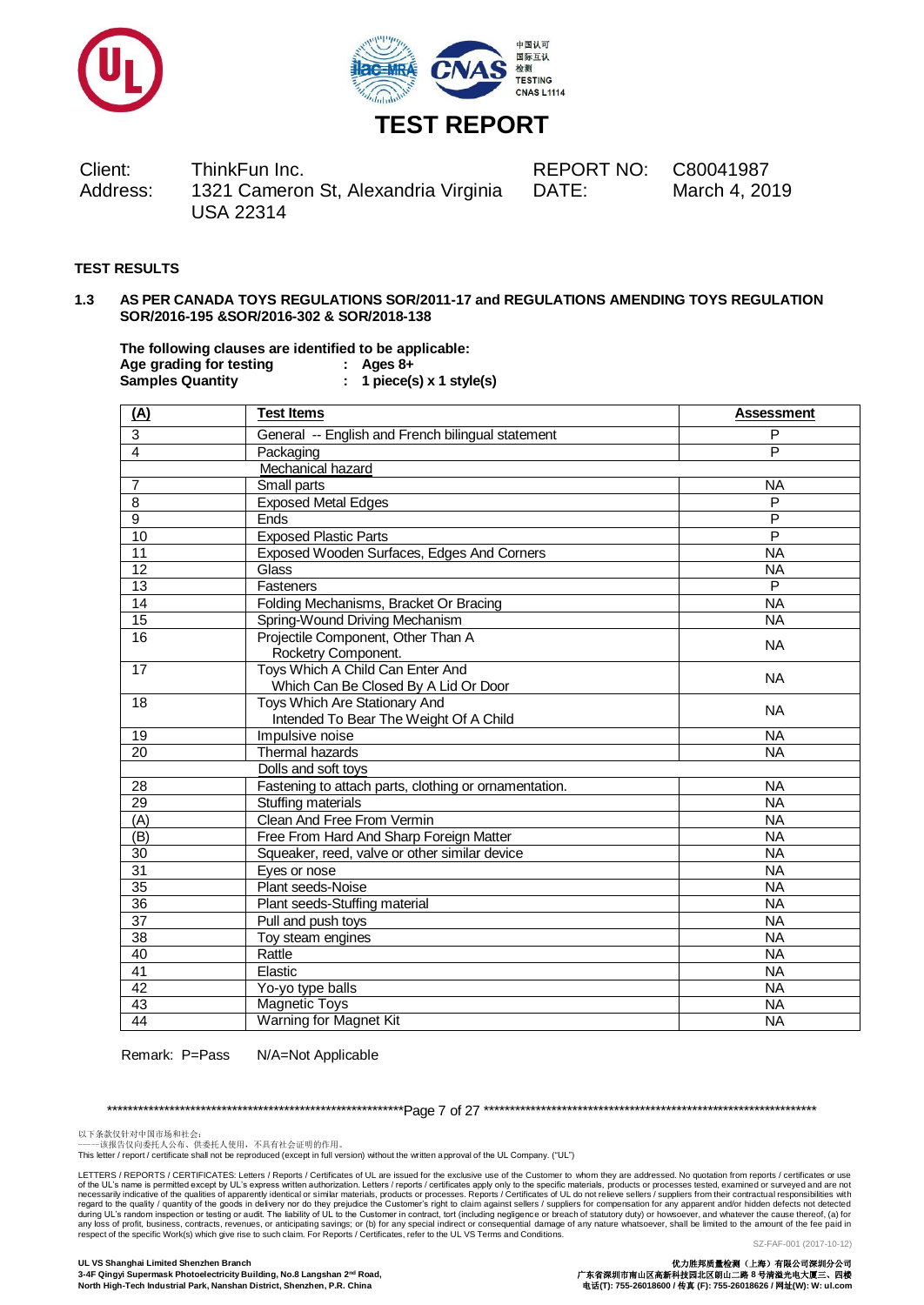



Client: ThinkFun Inc. REPORT NO: C80041987 Address: 1321 Cameron St, Alexandria Virginia USA 22314 DATE: March 4, 2019

## **TEST RESULTS**

#### **1.4 PHYSICAL AND MECHANICAL TESTS OF THE MOST STRINGENT REQUIREMENTS OF THE FOLLOWING STANDARDS: A)EN71-1:2014 The following clauses are identified to be applicable:**

**Age grading for testing : Ages 8+**

**Samples Quantity : 1 piece(s) x 1 style(s)**

| <b>Clause</b>     | <b>Test Items</b>                                                                    | <b>Assessment</b> |
|-------------------|--------------------------------------------------------------------------------------|-------------------|
| 4.1               | <b>Material</b>                                                                      | P                 |
| $\overline{4.2}$  | Assembly                                                                             | <b>NA</b>         |
| $\overline{4.3}$  | Flexible plastic sheeting                                                            | <b>NA</b>         |
| 4.4               | Toy bags                                                                             | <b>NA</b>         |
| 4.5               | Glass                                                                                | <b>NA</b>         |
| $\overline{4.6}$  | <b>Expanding materials</b>                                                           | <b>NA</b>         |
| 4.7               | Edges                                                                                | P                 |
| $\overline{4.8}$  | Points and metallic wires                                                            | P                 |
| 4.9               | Protruding parts                                                                     | <b>NA</b>         |
| 4.10.1            | Folding and sliding mechanisms                                                       | <b>NA</b>         |
| 4.10.2            | Driving mechanisms                                                                   | <b>NA</b>         |
| 4.10.3            | Hinges                                                                               | <b>NA</b>         |
| 4.10.4            | Springs                                                                              | <b>NA</b>         |
| 4.11              | Mouth-actuated toys and other toys intended to be put in the mouth                   | <b>NA</b>         |
| 4.12              | Balloons                                                                             | <b>NA</b>         |
| 4.13              | Cords of toy kites and other flying toys                                             | <b>NA</b>         |
| 4.14.1            | Toys which a child can enter                                                         | <b>NA</b>         |
| 4.14.2            | <b>Masks and helmets</b>                                                             | <b>NA</b>         |
| 4.15              | Toys intended to bear the mass of a child                                            | <b>NA</b>         |
| 4.16              | Heavy immobile toys                                                                  | <b>NA</b>         |
| 4.17              | Projectiles                                                                          | <b>NA</b>         |
| 4.18              | Aquatic toys and inflatable toys                                                     | <b>NA</b>         |
| 4.19              | Percussion caps specifically designed for use in toys and toys using percussion caps | <b>NA</b>         |
| 4.20              | Acoustics                                                                            | <b>NA</b>         |
| $\overline{4.21}$ | Toys containing a non-electrical heat source                                         | <b>NA</b>         |
| 4.22              | <b>Small balls</b>                                                                   | <b>NA</b>         |
| 4.23              | Magnets                                                                              | <b>NA</b>         |

\*\*\*\*\*\*\*\*\*\*\*\*\*\*\*\*\*\*\*\*\*\*\*\*\*\*\*\*\*\*\*\*\*\*\*\*\*\*\*\*\*\*\*\*\*\*\*\*\*\*\*\*\*\*\*\*\*Page 8 of 27 \*\*\*\*\*\*\*\*\*\*\*\*\*\*\*\*\*\*\*\*\*\*\*\*\*\*\*\*\*\*\*\*\*\*\*\*\*\*\*\*\*\*\*\*\*\*\*\*\*\*\*\*\*\*\*\*\*\*\*\*\*\*\*\*

以下条款仅针对中国市场和社会:<br>-----该报告仅向委托人公布、供委托人使用,不具有社会证明的作用。

This letter / report / certificate shall not be reproduced (except in full version) without the written approval of the UL Company. ("UL")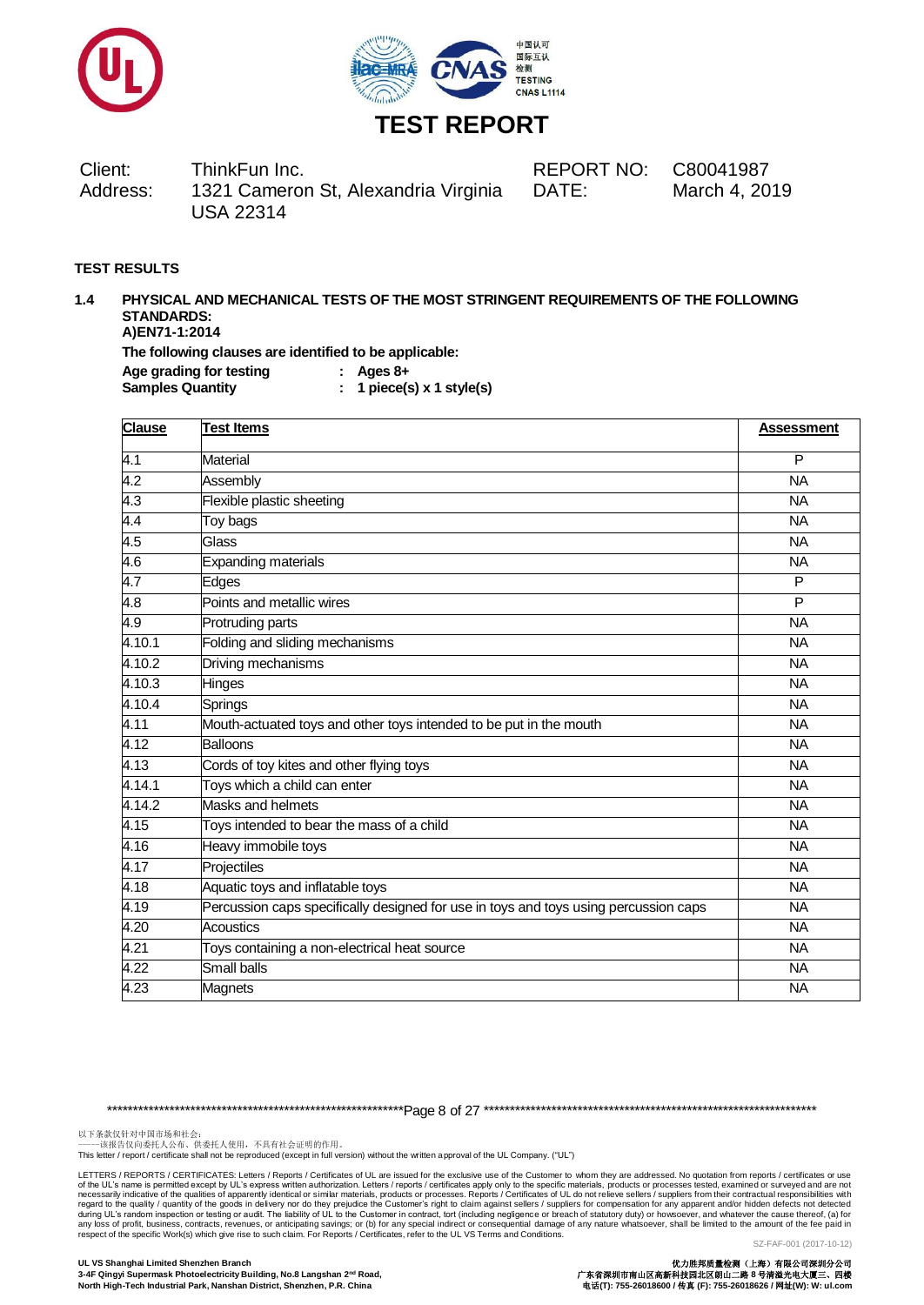



Client: ThinkFun Inc. REPORT NO: C80041987 Address: 1321 Cameron St, Alexandria Virginia USA 22314

DATE: March 4, 2019

## **TEST RESULTS**

| <b>Clause</b> | <b>Test Items</b>                                                 | <b>Assessment</b> |
|---------------|-------------------------------------------------------------------|-------------------|
| 4.24          | Yo-yo balls                                                       | <b>NA</b>         |
| 4.25          | Toys attached to food                                             | <b>NA</b>         |
| 5.1           | General Requirements - Toys intended for children under 36 months | <b>NA</b>         |
| 5.2           | Soft-filled toys and soft-filled parts of a toy                   | <b>NA</b>         |
| 5.3           | Plastic sheeting                                                  | <b>NA</b>         |
| 5.4           | Cords, chains and electrical cables in toys                       | <b>NA</b>         |
| 5.5           | Liquid-filled toys                                                | <b>NA</b>         |
| 5.6           | Speed limitation of electrically driven ride-on toys              | <b>NA</b>         |
| 5.7           | Glass and porcelain                                               | <b>NA</b>         |
| 5.8           | Shape and size of certain toys                                    | <b>NA</b>         |
| 5.9           | Toys comprising monofilament fibres                               | NA                |
| 5.10          | <b>Small balls</b>                                                | <b>NA</b>         |
| 5.11          | Play figures                                                      | <b>NA</b>         |
| 5.12          | Hemispheric-shaped toys                                           | <b>NA</b>         |
| 5.13          | Suction cups                                                      | <b>NA</b>         |
| 5.14          | Straps intended to be worn fully or partially around the neck     | <b>NA</b>         |
| 6             | Packaging                                                         | P                 |
| 7             | Warnings, markings and instructions for use                       | <b>NA</b>         |
| 7.1           | General                                                           | <b>NA</b>         |
| 7.2           | Warning on toys not intended for children under 36 months         | <b>NA</b>         |
| 7.5           | Warnings on functional toys and their packaging                   | <b>NA</b>         |

Remark: P = Pass NA = Not Applicable

Warnings and safety instructions shall be written in the languages easily understood by consumers of the country in which the toy is to be sold. Only English version was reviewed.

\*\*\*\*\*\*\*\*\*\*\*\*\*\*\*\*\*\*\*\*\*\*\*\*\*\*\*\*\*\*\*\*\*\*\*\*\*\*\*\*\*\*\*\*\*\*\*\*\*\*\*\*\*\*\*\*\*Page 9 of 27 \*\*\*\*\*\*\*\*\*\*\*\*\*\*\*\*\*\*\*\*\*\*\*\*\*\*\*\*\*\*\*\*\*\*\*\*\*\*\*\*\*\*\*\*\*\*\*\*\*\*\*\*\*\*\*\*\*\*\*\*\*\*\*\*

以下条款仅针对中国市场和社会:<br>-----该报告仅向委托人公布、供委托人使用,不具有社会证明的作用。

This letter / report / certificate shall not be reproduced (except in full version) without the written approval of the UL Company. ("UL")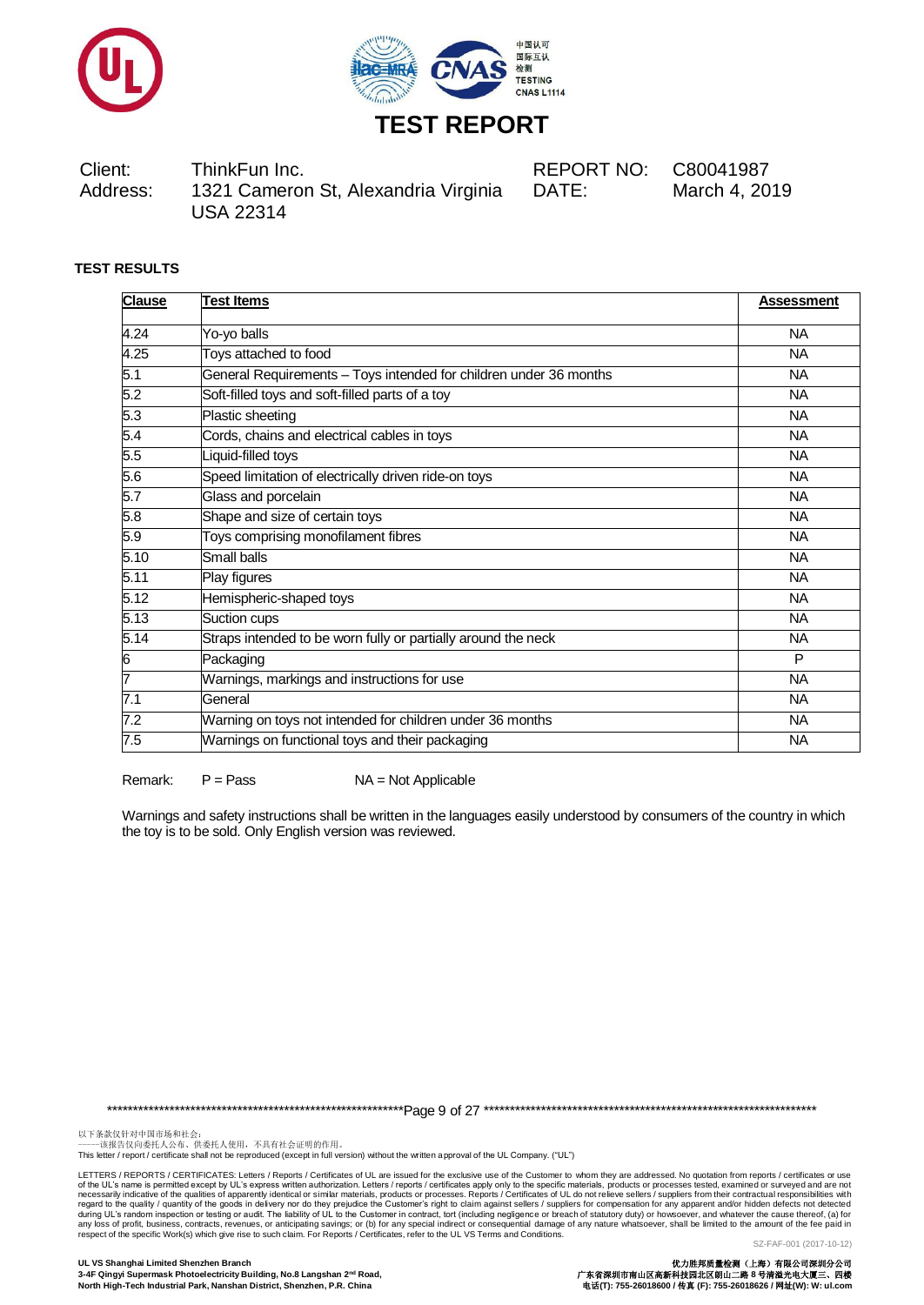



Client: ThinkFun Inc. REPORT NO: C80041987 Address: 1321 Cameron St, Alexandria Virginia USA 22314 DATE: March 4, 2019

### **TEST RESULTS**

#### **1.5 PHYSICAL AND MECHANICAL TESTS OF THE MOST STRINGENT REQUIREMENTS OF THE FOLLOWING STANDARDS: A)EN71-1:2014+A1:2018 The following clauses are identified to be applicable: Age grading for testing : Ages 8+ Samples Quantity : 1 piece(s) x 1 style(s)**

| <b>Clause</b>       | <b>Test Items</b>                                                                   | <b>Assessment</b> |
|---------------------|-------------------------------------------------------------------------------------|-------------------|
| $\overline{4.1}$    | Material cleanliness                                                                | $\overline{P}$    |
| 4.2                 | Assembly                                                                            | <b>NA</b>         |
| 4.3                 | Flexible plastic sheeting                                                           | <b>NA</b>         |
| $\overline{4.4}$    | Toy bags                                                                            | <b>NA</b>         |
| 4.5                 | Glass                                                                               | <b>NA</b>         |
| 4.6                 | <b>Expanding materials</b>                                                          | $\overline{NA}$   |
| 4.7                 | Edges                                                                               | P                 |
| 4.8                 | Points and metallic wires                                                           | P                 |
| 4.9                 | Protruding parts                                                                    | $\overline{NA}$   |
| 4.10.1              | Folding and sliding mechanisms                                                      | <b>NA</b>         |
| 4.10.2              | Driving mechanisms                                                                  | <b>NA</b>         |
| 4.10.3              | <b>Hinges</b>                                                                       | $\overline{NA}$   |
| 4.10.4              | Springs                                                                             | <b>NA</b>         |
| 4.11                | Mouth-actuated toys and other toys intended to be put in the mouth                  | <b>NA</b>         |
| 4.12                | Balloons                                                                            | <b>NA</b>         |
| 4.13                | Cords of toys kites and other flying toys                                           | $\overline{NA}$   |
| 4.14.1              | Toys which a child can enter                                                        | <b>NA</b>         |
| $4.\overline{14.2}$ | Masks and helmets                                                                   | <b>NA</b>         |
| 4.15                | Toys intended to bear the mass of a child                                           | <b>NA</b>         |
| 4.16                | Heavy immobile toys                                                                 | <b>NA</b>         |
| $\overline{4.17}$   | Projectiles toys                                                                    | <b>NA</b>         |
| 4.18                | Aquatic toys and inflatable toys                                                    | <b>NA</b>         |
| 4.19                | Percussion caps specifically designed for use in toys and toy using percussion caps | <b>NA</b>         |
| 4.20                | <b>Acoustics</b>                                                                    | <b>NA</b>         |
| 4.21                | Toys containing a non-electrical heat source                                        | <b>NA</b>         |
| 4.22                | Small balls                                                                         | <b>NA</b>         |
| $\overline{4.23}$   | Magnets                                                                             | <b>NA</b>         |
| 4.24                | Yo-yo balls                                                                         | <b>NA</b>         |
| 4.25                | Toys attached to food                                                               | <b>NA</b>         |
| 4.26                | Toy disguise costumes                                                               | <b>NA</b>         |
| 4.27                | <b>Flying toys</b>                                                                  | <b>NA</b>         |

\*\*\*\*\*\*\*\*\*\*\*\*\*\*\*\*\*\*\*\*\*\*\*\*\*\*\*\*\*\*\*\*\*\*\*\*\*\*\*\*\*\*\*\*\*\*\*\*\*\*\*\*\*\*\*\*\*Page 10 of 27 \*\*\*\*\*\*\*\*\*\*\*\*\*\*\*\*\*\*\*\*\*\*\*\*\*\*\*\*\*\*\*\*\*\*\*\*\*\*\*\*\*\*\*\*\*\*\*\*\*\*\*\*\*\*\*\*\*\*\*\*\*\*\*\*

以下条款仅针对中国市场和社会:<br>-----该报告仅向委托人公布、供委托人使用,不具有社会证明的作用。

This letter / report / certificate shall not be reproduced (except in full version) without the written approval of the UL Company. ("UL")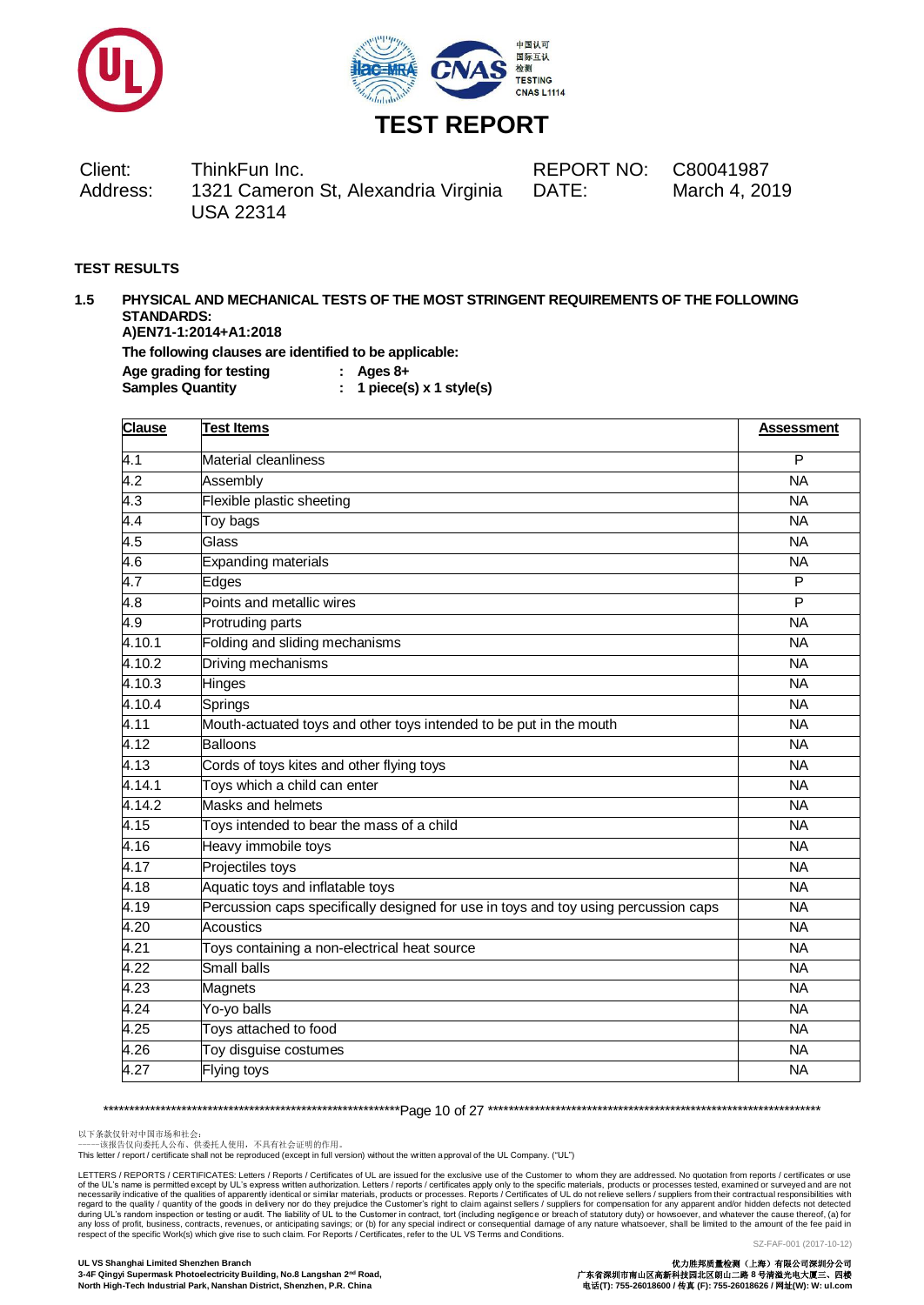



Client: ThinkFun Inc. REPORT NO: C80041987 Address: 1321 Cameron St, Alexandria Virginia USA 22314

DATE: March 4, 2019

## **TEST RESULTS**

| <b>Clause</b> | <b>Test Items</b>                                                 | <b>Assessment</b> |
|---------------|-------------------------------------------------------------------|-------------------|
| 5.1           | General Requirements - Toys intended for children under 36 months | NA.               |
| 5.2           | Soft-filled toys and soft-filled parts of a toy                   | <b>NA</b>         |
| 5.3           | Plastic sheeting                                                  | NA.               |
| 5.4           | Cords, chains and electrical cables in toys                       | <b>NA</b>         |
| 5.5           | Liquid-filled toys                                                | <b>NA</b>         |
| 5.6           | Speed limitation of electrically driven ride-on toys              | <b>NA</b>         |
| 5.7           | Glass and porcelain                                               | <b>NA</b>         |
| 5.8           | Shape and size of certain toys                                    | <b>NA</b>         |
| 5.9           | Toys comprising monofilament fibres                               | <b>NA</b>         |
| 5.10          | Small balls                                                       | <b>NA</b>         |
| 5.11          | Play figures                                                      | <b>NA</b>         |
| 5.12          | Hemispheric-shaped toys                                           | <b>NA</b>         |
| 5.13          | Suction cups                                                      | <b>NA</b>         |
| 5.14          | Straps intended to be worn fully or partially around the neck     | <b>NA</b>         |
| 5.15          | Sledges with cords for pulling                                    | <b>NA</b>         |
| 6             | Packaging                                                         | P                 |
| 17            | Warnings, markings and instructions for use                       | <b>NA</b>         |
| 7.1           | General                                                           | NA.               |
| 7.2           | Warning on toys not intended for children under 36 months         | <b>NA</b>         |

Remark:  $P = Pass$   $NA = Not Applicable$ 

Warnings and safety instructions shall be written in the languages easily understood by consumers of the country in which the toy is to be sold. Only English version was reviewed.

\*\*\*\*\*\*\*\*\*\*\*\*\*\*\*\*\*\*\*\*\*\*\*\*\*\*\*\*\*\*\*\*\*\*\*\*\*\*\*\*\*\*\*\*\*\*\*\*\*\*\*\*\*\*\*\*\*Page 11 of 27 \*\*\*\*\*\*\*\*\*\*\*\*\*\*\*\*\*\*\*\*\*\*\*\*\*\*\*\*\*\*\*\*\*\*\*\*\*\*\*\*\*\*\*\*\*\*\*\*\*\*\*\*\*\*\*\*\*\*\*\*\*\*\*\*

以下条款仅针对中国市场和社会:<br>-----该报告仅向委托人公布、供委托人使用,不具有社会证明的作用。

This letter / report / certificate shall not be reproduced (except in full version) without the written approval of the UL Company. ("UL")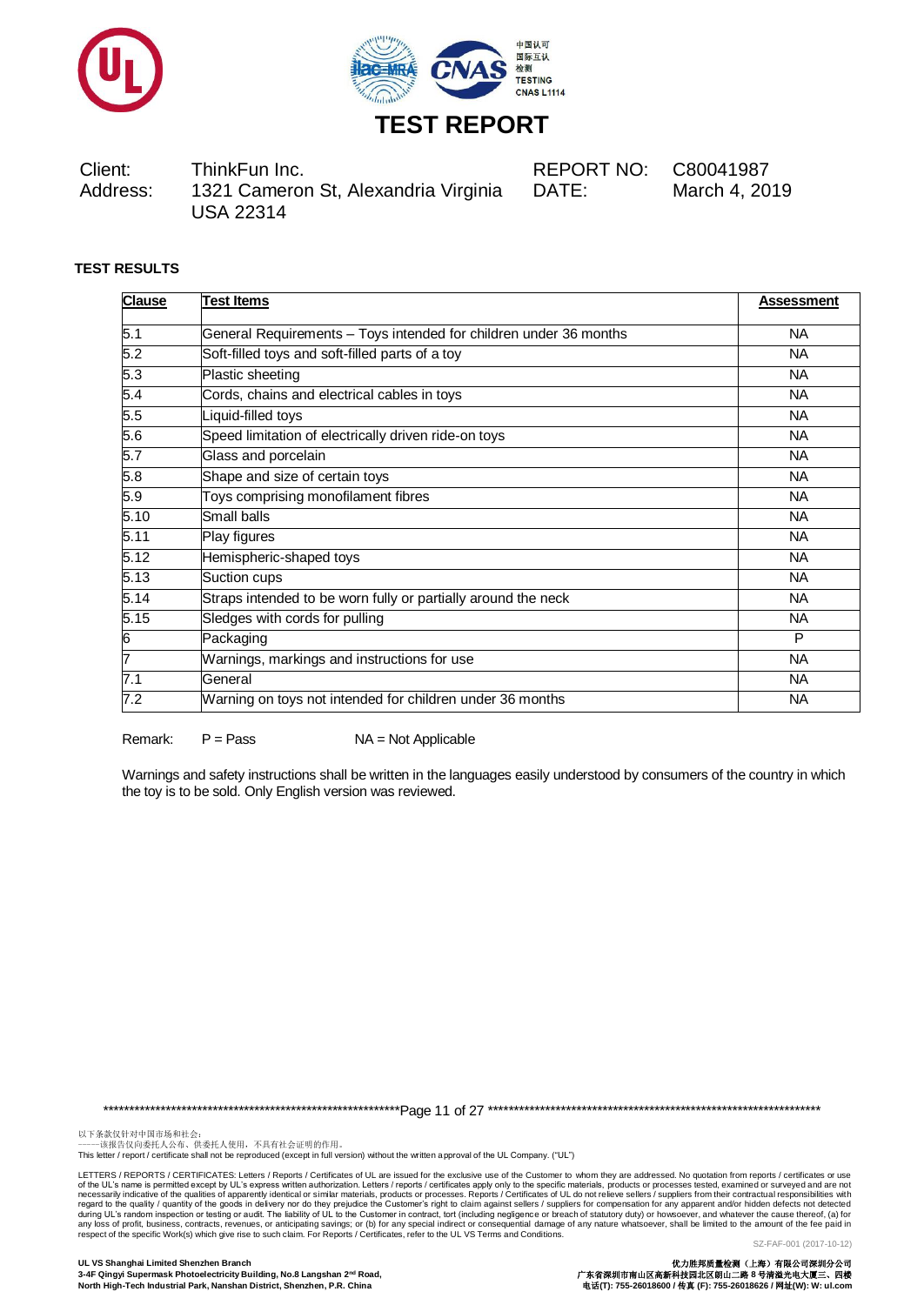



Client: ThinkFun Inc. REPORT NO: C80041987 Address: 1321 Cameron St, Alexandria Virginia USA 22314

DATE: March 4, 2019

## **TEST RESULTS**

**2. FLAMMABILITY TEST**

## **2.1 AS PER ASTM STANDARD ON SAFETY OF TOYS F963-17 ANNEX A5:** Samples Quantity: 1 piece(s) x 1 style(s) Requirement: Burning rate should not exceed 0.1 inch per second along the major axis.

Results: The sample was tested to be ignited but extinguished.

### **2.2 AS PER U.S. CODE OF FEDERAL REGULATIONS TITLE 16 PART 1500.44 FOR RIGID AND PLIABLE SOLIDS DEFINED UNDER 16 CFR 1500.3 SECTION (C) (6) (VI):**

Samples Quantity: 1 piece(s) x 1 style(s) Requirement: Burning rate should not exceed 0.1 inch per second along the major axis. Results: The sample was tested to be ignited but extinguished.

- **2.3 AS PER CANADA TOYS REGULATIONS SOR/2011-17 AND REGULATIONS AMENDING TOYS REGULATIONS SOR/2016-195, SOR/2016-302 & SOR/2018-138 SECTION 21 (CELLULOSE NITRATE AND CELLULOID)**
	- Requirement: Celluloid (cellulose nitrate) and materials with the same behavior in fire (except when used in varnish or paint) shall not be used in the manufacture of toys.

Results: The submitted sample(s) complied with this requirement.

#### **2.4 AS PER EUROPEAN STANDARD ON SAFETY OF TOYS EN 71-2:2011+ A1:2014 SECTION 4.1 GENERAL REQUIREMENT (CELLULOSE NITRATE):**

Requirement: Celluloid (cellulose nitrate), except when used in varnish, paint or glue, or in balls of the type used for table tennis or similar games, and materials with the same behaviour in fire as celluloid, shall not be used in the manufacture of toys.

Results: The submitted sample(s) complied with this requirement.

\*\*\*\*\*\*\*\*\*\*\*\*\*\*\*\*\*\*\*\*\*\*\*\*\*\*\*\*\*\*\*\*\*\*\*\*\*\*\*\*\*\*\*\*\*\*\*\*\*\*\*\*\*\*\*\*\*Page 12 of 27 \*\*\*\*\*\*\*\*\*\*\*\*\*\*\*\*\*\*\*\*\*\*\*\*\*\*\*\*\*\*\*\*\*\*\*\*\*\*\*\*\*\*\*\*\*\*\*\*\*\*\*\*\*\*\*\*\*\*\*\*\*\*\*\*

以下条款仅针对中国市场和社会:<br>-----该报告仅向委托人公布、供委托人使用,不具有社会证明的作用。

This letter / report / certificate shall not be reproduced (except in full version) without the written approval of the UL Company. ("UL")

LETTERS / REPORTS / CERTIFICATES: Letters / Reports / Certificates of UL are issued for the exclusive use of the Customer to whom they are addressed. No quotation from reports / certificates or use of the UL's name is permitted except by UL's express written authorization. Letters / reports / certificates apply only to the specific materials, products or processes. Reports / Certificates of UL do not relieve sellers respect of the specific Work(s) which give rise to such claim. For Reports / Certificates, refer to the UL VS Terms and Conditions.

SZ-FAF-001 (2017-10-12)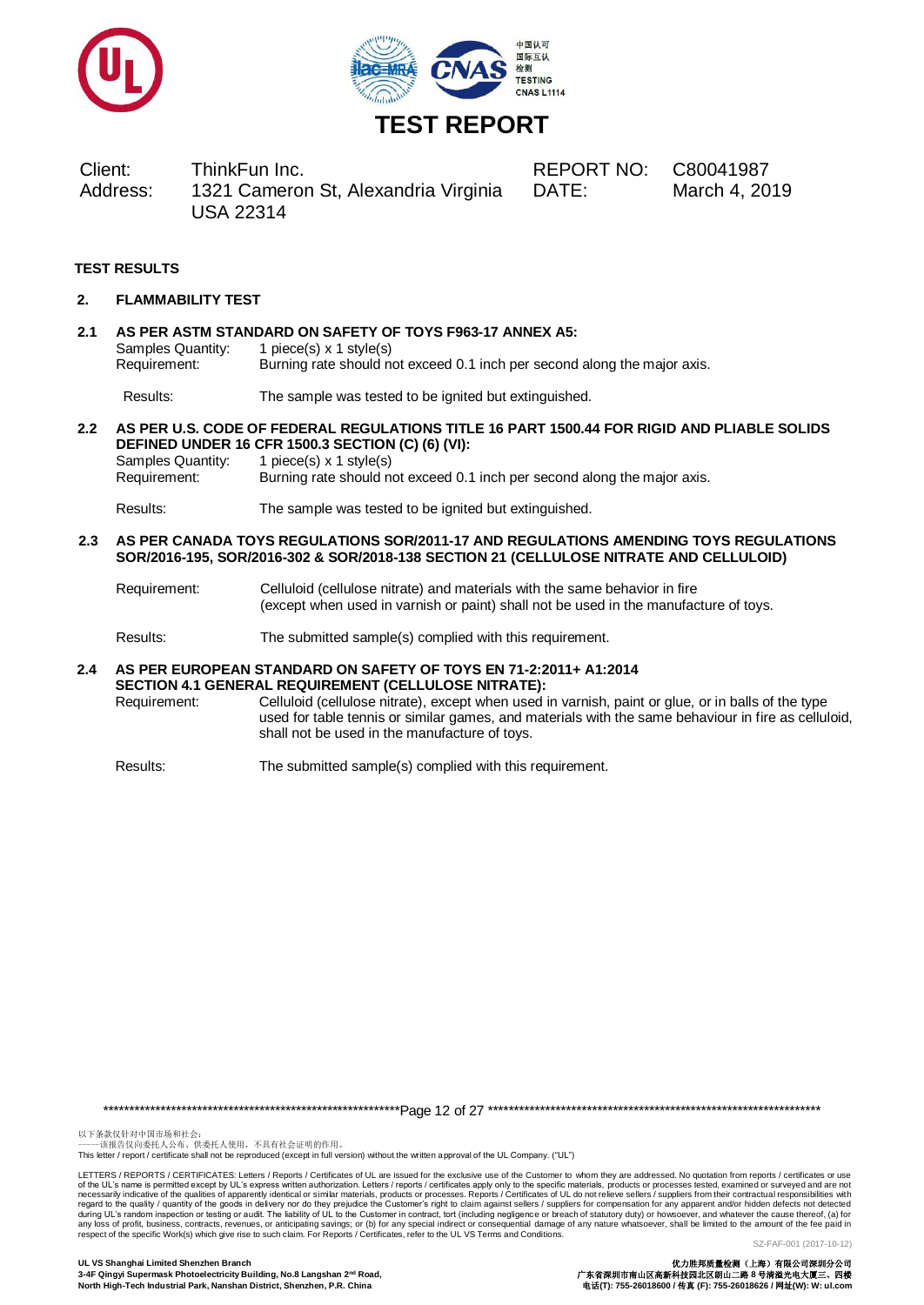



Client: ThinkFun Inc. REPORT NO: C80041987 Address: 1321 Cameron St, Alexandria Virginia USA 22314

DATE: March 4, 2019

## **TEST RESULTS**

### **3. CHEMICAL TESTS:**

| <b>Tested</b><br>Sample ID | <b>Product Description / Sample Group Desc.</b>                                                 |
|----------------------------|-------------------------------------------------------------------------------------------------|
| 001                        | <b>Circuit Maze</b>                                                                             |
| 002                        | Transparent plastic film(shrink wrap of box&challenge cards) (From 001)                         |
| 003                        | White paper card with multicolor coatings(box) (From 001)                                       |
| 004                        | Black plastic(tray) (From 001)                                                                  |
| 005                        | Transparent plastic film with black printing(polybag of game grid) (From 001)                   |
| 006                        | White/grey paper card (insert card) (From 001)                                                  |
| 007                        | Multicolor coatings (all challenge cards&instruction manual&case of challenge cards) (From 001) |
| 008                        | Black soft plastic(pad of game grid) (From 001)                                                 |
| 009                        | Black soft plastic(wire of power supply) (From 001)                                             |
| 010                        | Black soft plastic(holder of wire on power supply) (From 001)                                   |
| 011                        | Deep blue plastic(game grid) (From 001)                                                         |
| 012                        | Transparent plastic(battery case of power supply) (From 001)                                    |
| 013                        | Light blue plastic(power supply, switch token) (From 001)                                       |
| 014                        | Grey plastic(game tokens) (From 001)                                                            |
| 015                        | Translucent plastic(beacon tokens) (From 001)                                                   |
| 016                        | Yellow plastic (beacon token) (From 001)                                                        |
| 017                        | Green plastic (beacon token) (From 001)                                                         |
| 018                        | Red plastic (beacon token) (From 001)                                                           |
| 019                        | Silvery metal(staple of instruction manual) (From 001)                                          |
| 020                        | Silvery metal(conducting plate of all game tokens) (From 001)                                   |
| 021                        | White paper card excluding coatings (all challenge cards) (From 001)                            |
| 022                        | White paper sheet excluding coatings (instruction manual) (From 001)                            |
| 023                        | White paper card excluding coatings(case of all challenge cards) (From 001)                     |
| 024                        | Translucent yellow plastic(LED of yellow beacon token))(inaccessible) (From 001)                |
| 025                        | Translucent red plastic(LED of red beacon token))(inaccessible) (From 001)                      |
| 026                        | Translucent green plastic(LED of green beacon token))(inaccessible) (From 001)                  |
|                            |                                                                                                 |

\*\*\*\*\*\*\*\*\*\*\*\*\*\*\*\*\*\*\*\*\*\*\*\*\*\*\*\*\*\*\*\*\*\*\*\*\*\*\*\*\*\*\*\*\*\*\*\*\*\*\*\*\*\*\*\*\*Page 13 of 27 \*\*\*\*\*\*\*\*\*\*\*\*\*\*\*\*\*\*\*\*\*\*\*\*\*\*\*\*\*\*\*\*\*\*\*\*\*\*\*\*\*\*\*\*\*\*\*\*\*\*\*\*\*\*\*\*\*\*\*\*\*\*\*\*

以下条款仅针对中国市场和社会:<br>-----该报告仅向委托人公布、供委托人使用,不具有社会证明的作用。

This letter / report / certificate shall not be reproduced (except in full version) without the written approval of the UL Company. ("UL")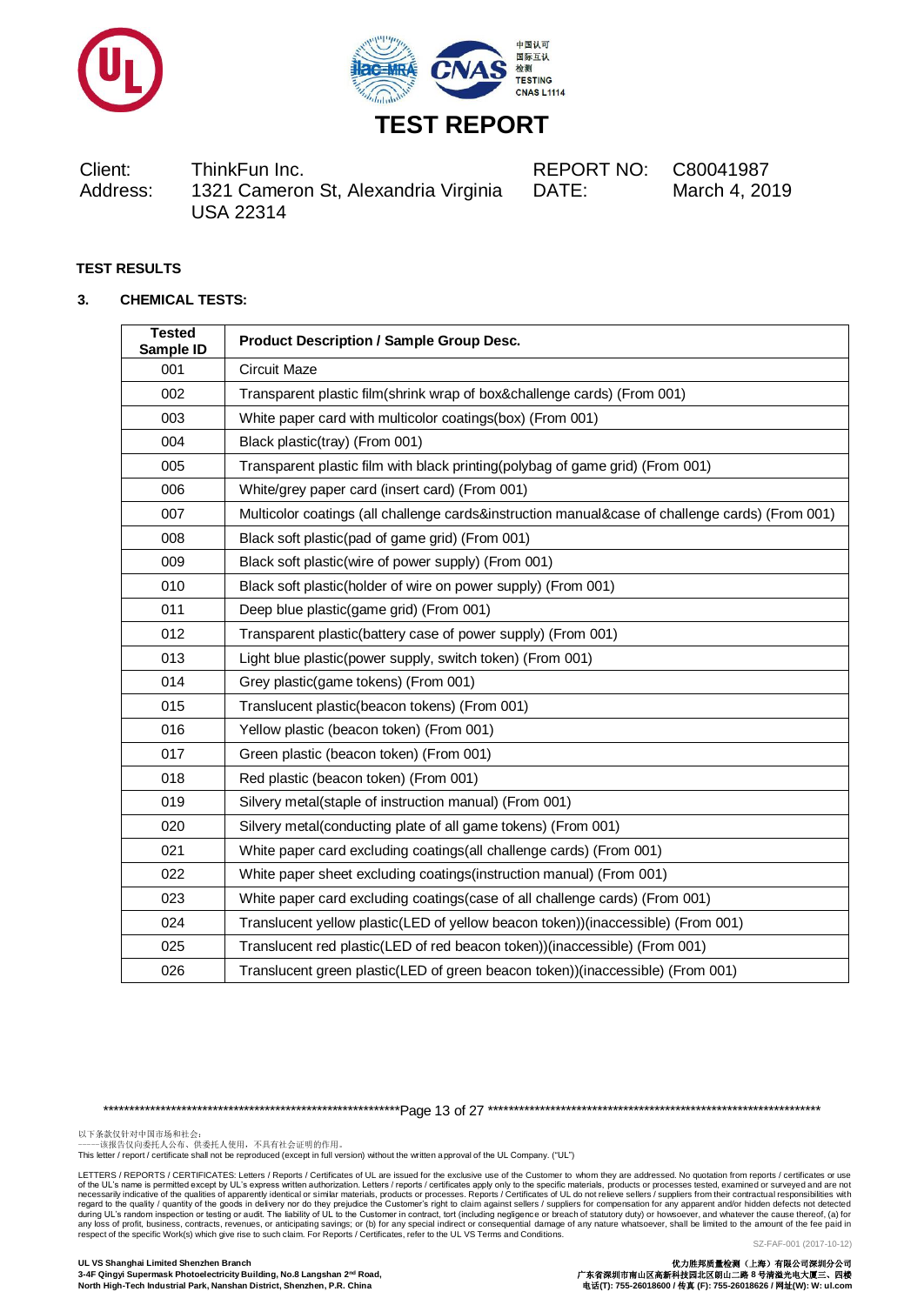



Client: ThinkFun Inc. REPORT NO: C80041987 Address: 1321 Cameron St, Alexandria Virginia USA 22314

DATE: March 4, 2019

## **TEST RESULTS**

**3.1 Specific Substance In Surface Coatings [Canada Toys Regulations (SOR/2011-17), Toxicological Hazards, Section 23 With SOR/2016-195 & SOR/2016-302 & SOR/2018-138 Amendment] Test Method : Health Canada Product Safety Reference Manual, Book 5, Part B, Method C-03**

| <b>Elements</b> | <b>Requirement</b><br>(Max.) | <b>Reporting</b> | Sample, mg/kg |  |  |  |  |
|-----------------|------------------------------|------------------|---------------|--|--|--|--|
|                 |                              | <b>Limit</b>     | 007           |  |  |  |  |
| Antimony (Sb)   | 1000                         | 50               | < 50          |  |  |  |  |
| Arsenic (As)    | 1000                         | 50               | < 50          |  |  |  |  |
| Barium (Ba)     | 1000                         | 50               | < 50          |  |  |  |  |
| Cadmium (Cd)    | 1000                         | 50               | < 50          |  |  |  |  |
| Selenium (Se)   | 1000                         | 50               | < 50          |  |  |  |  |
| Rating          |                              |                  | <b>PASS</b>   |  |  |  |  |

#### *Remark:*

-All concentrations expressed in milligrams per kilogram

-"<" means less than

-Method for determination of each soluble element present: Antimony(Sb), Arsenic(As), Barium(Ba), Cadmium(Cd) and Selenium(Se) are determined by Inductively Coupled Plasma Spectroscopy. -The test results only apply to the items tested.

## **3.2 Soluble Migrated Elements [ASTM F963-17 Section 4.3.5.1 (2), 4.3.5.2 (2)(b) & 8.3] Test Method : ASTM F963-17 Section 8.3**

| <b>Elements</b>    | <b>Requirement</b> | Sample, mg/kg |
|--------------------|--------------------|---------------|
|                    | <u>(Max.)</u>      | 007           |
| *Sample weight (g) |                    | --            |
| Antimony (Sb)      | 60                 | < 6.0         |
| Arsenic (As)       | 25                 | 2.5           |
| Barium (Ba)        | 1000               | < 6.0         |
| Cadmium (Cd)       | 75                 | < 6.0         |
| Chromium (Cr)      | 60                 | < 6.0         |
| Lead (Pb)          | 90                 | < 6.0         |
| Mercury (Hg)       | 60                 | < 6.0         |
| Selenium (Se)      | 500                | < 6.0         |
| Rating             |                    | <b>PASS</b>   |

\*\*\*\*\*\*\*\*\*\*\*\*\*\*\*\*\*\*\*\*\*\*\*\*\*\*\*\*\*\*\*\*\*\*\*\*\*\*\*\*\*\*\*\*\*\*\*\*\*\*\*\*\*\*\*\*\*Page 14 of 27 \*\*\*\*\*\*\*\*\*\*\*\*\*\*\*\*\*\*\*\*\*\*\*\*\*\*\*\*\*\*\*\*\*\*\*\*\*\*\*\*\*\*\*\*\*\*\*\*\*\*\*\*\*\*\*\*\*\*\*\*\*\*\*\*

以下条款仅针对中国市场和社会:<br>-----该报告仅向委托人公布、供委托人使用,不具有社会证明的作用。

This letter / report / certificate shall not be reproduced (except in full version) without the written approval of the UL Company. ("UL")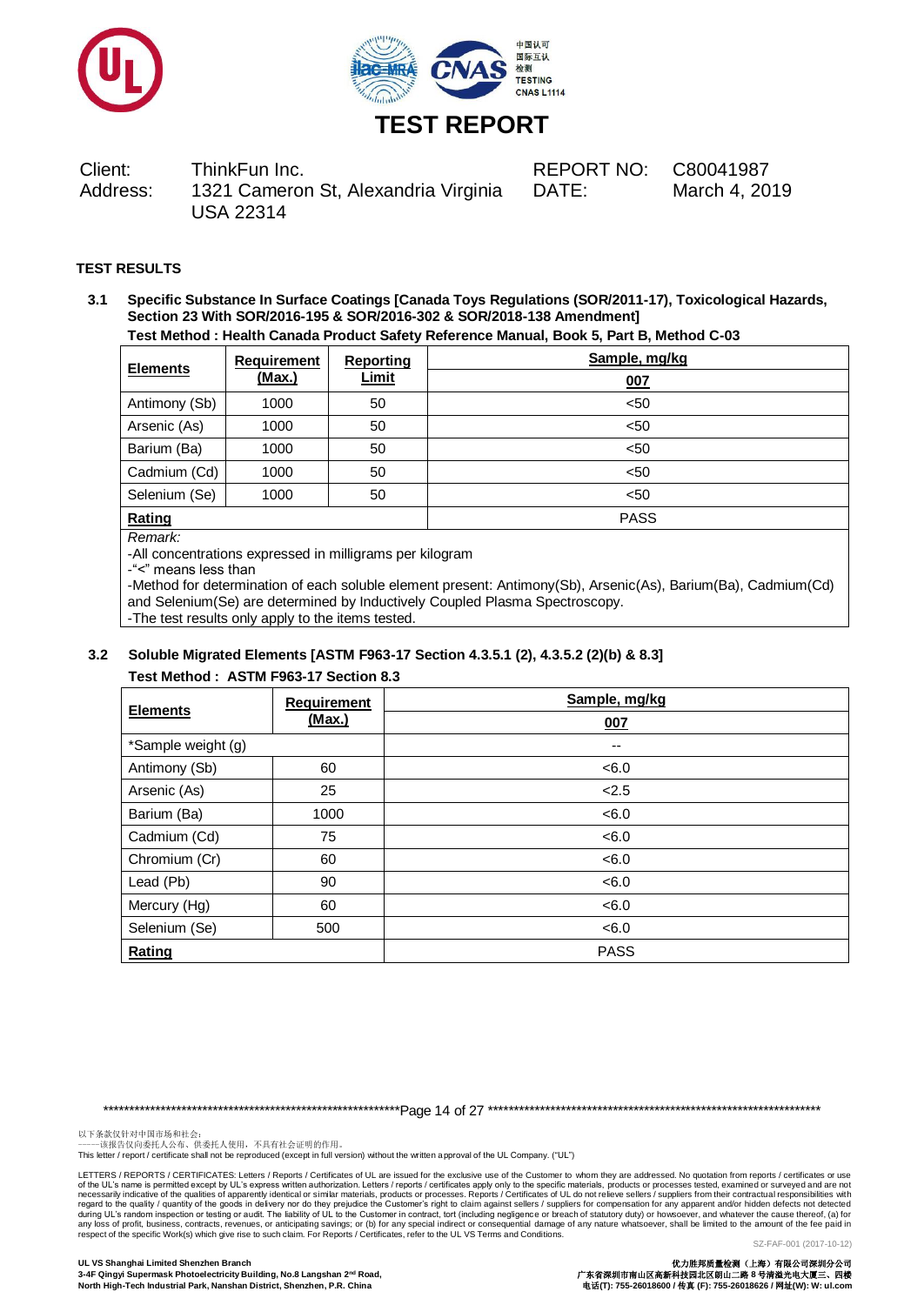



Client: ThinkFun Inc. REPORT NO: C80041987 Address: 1321 Cameron St, Alexandria Virginia USA 22314

DATE: March 4, 2019

## **TEST RESULTS**

## *Remark:*

-All concentrations expressed in milligrams per kilogram and unadjusted unless otherwise stated -"<" means less than

-Method for determination of each soluble element present: Antimony(Sb), Arsenic(As), Barium(Ba), Cadmium(Cd), Chromium(Cr), Lead(Pb), Mercury(Hg) and Selenium(Se) are determined by Inductively Coupled Plasma **Spectroscopy** 

-\*Sample weight between 0.01g - 0.1g should be reported in according to ASTM F963-17

-\*\* Test specimen less than 10 mg is not required to test soluble migrated elements according to ASTM F963-17 Section 8.3.3.6 (2).

-The test results only apply to the items tested.

-Any deviation from the standard method was specified as follow:

## **3.3 Total Heavy Metals In Packaging [NERC Heavy Metals in Packaging Wastes]**

### **Test Method: In-house Method**

|                     | <b>Requirement</b> | Reporting    | Sample, mg/kg |             |             |  |
|---------------------|--------------------|--------------|---------------|-------------|-------------|--|
| <b>Elements</b>     | <u>(Max.)</u>      | <u>Limit</u> | 002+004+005   | 003         | 006         |  |
| Lead (Pb)           | 100                | 10           | $<$ 10        | $<$ 10      | $<$ 10      |  |
| Cadmium (Cd)        | 100                | 5            | $5$           | $5$         | $<$ 5       |  |
| Chromium VI (Cr VI) | 100                | 10           | $<$ 10        | $<$ 10      | $<$ 10      |  |
| Mercury (Hg)        | 100                | 5            | $5$           | $5$         | $<$ 5       |  |
| Sum                 | 100                | 30           | $30$          | $30$        | $30$        |  |
| Rating              |                    |              | <b>PASS</b>   | <b>PASS</b> | <b>PASS</b> |  |

*Remark:*

-All concentrations expressed in milligrams per kilogram

-"<" means less than

-Method for determination of Lead (Pb), Cadmium(Cd), Chromium VI (Cr VI) and Mercury(Hg) are determined by Inductively Coupled Plasma Spectroscopy.

-The test results only apply to the items tested.

*The test isn't in CNAS accreditation scope:*

\*\*\*\*\*\*\*\*\*\*\*\*\*\*\*\*\*\*\*\*\*\*\*\*\*\*\*\*\*\*\*\*\*\*\*\*\*\*\*\*\*\*\*\*\*\*\*\*\*\*\*\*\*\*\*\*\*Page 15 of 27 \*\*\*\*\*\*\*\*\*\*\*\*\*\*\*\*\*\*\*\*\*\*\*\*\*\*\*\*\*\*\*\*\*\*\*\*\*\*\*\*\*\*\*\*\*\*\*\*\*\*\*\*\*\*\*\*\*\*\*\*\*\*\*\*

以下条款仅针对中国市场和社会:<br>-----该报告仅向委托人公布、供委托人使用,不具有社会证明的作用。

This letter / report / certificate shall not be reproduced (except in full version) without the written approval of the UL Company. ("UL")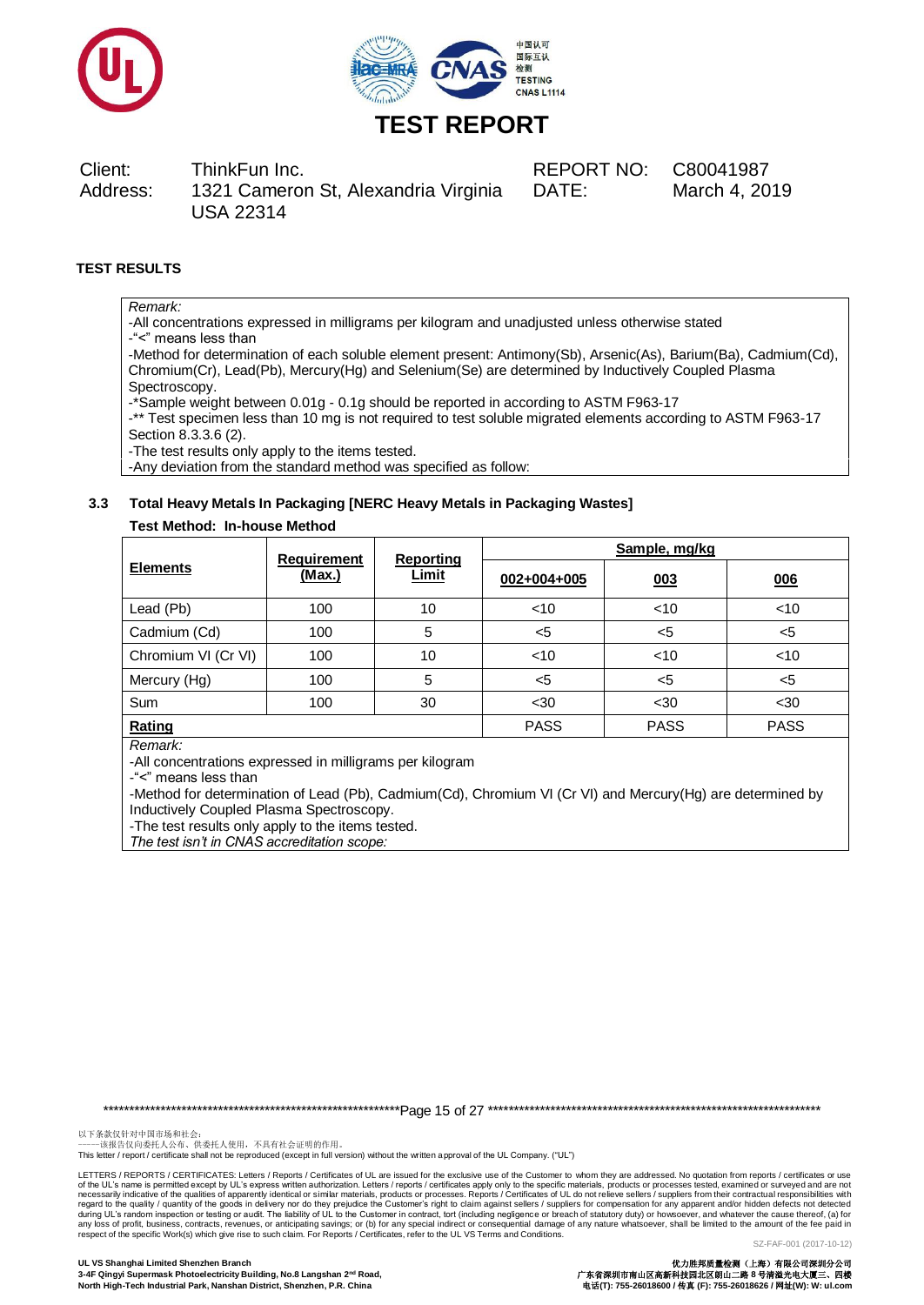



Client: ThinkFun Inc. REPORT NO: C80041987 Address: 1321 Cameron St, Alexandria Virginia USA 22314

DATE: March 4, 2019

## **TEST RESULTS**

## **3.4 Total Heavy Metals In Packaging [94/62/EC]**

### **Test Method : In-house Method**

|                     | <b>Requirement</b> | <b>Reporting</b> | Sample, mg/kg |             |             |  |
|---------------------|--------------------|------------------|---------------|-------------|-------------|--|
| <b>Elements</b>     | <u>(Max.)</u>      | <u>Limit</u>     | 002+004+005   | 003         | 006         |  |
| Lead (Pb)           | 100                | 10               | < 10          | < 10        | < 10        |  |
| Cadmium (Cd)        | 100                | 5                | $<$ 5         | <5          | $<$ 5       |  |
| Chromium VI (Cr VI) | 100                | 10               | < 10          | < 10        | < 10        |  |
| Mercury (Hg)        | 100                | 5                | $<$ 5         | <5          | $<$ 5       |  |
| Sum                 | 100                | 30               | $30$          | $30$        | $30$        |  |
| Rating              |                    |                  | <b>PASS</b>   | <b>PASS</b> | <b>PASS</b> |  |
| $\sim$ $\sim$       |                    |                  |               |             |             |  |

*Remark:*

-All concentrations expressed in milligrams per kilogram

-"<" means less than

-Method for determination of Lead (Pb), Cadmium(Cd), Chromium VI (Cr VI) and Mercury(Hg) are determined by Inductively Coupled Plasma Spectroscopy.

-The test results only apply to the items tested.

*The test isn't in CNAS accreditation scope:*

## **3.5 Total Cadmium Content In Plastic [Point 23 Of The Annex XVII Of The Regulation (EC) No. 1907/2006 (REACH) With Further Amendment]**

## **Test Method : EN 1122:2001 Method B**

| <b>Elements</b> | Requirement<br><u>(Max.)</u> | Reporting    | Sample, mg/kg |             |             |             |
|-----------------|------------------------------|--------------|---------------|-------------|-------------|-------------|
|                 |                              | <u>Limit</u> | 008+009+010   | 011+012+013 | $014 + 015$ | 016+017+018 |
| Cadmium (Cd)    | 100                          | 10           | <10           | ~10         | 10          | <10         |
| <b>Rating</b>   |                              |              | <b>PASS</b>   | PASS        | <b>PASS</b> | <b>PASS</b> |

| <b>Elements</b> | Requirement | Reporting    | Sample, mg/kg |
|-----------------|-------------|--------------|---------------|
|                 | (Max.)      | <u>Limit</u> | 024+025+026   |
| Cadmium (Cd)    | 100         | 10           | ~10           |
| Rating          |             |              | <b>PASS</b>   |

*Remark:*

-All concentrations expressed in milligrams per kilograms

-"<" means less than

-Method for determination of cadmium (Cd) is determined by Inductively Coupled Plasma Spectroscopy.

-The test results only apply to the items tested.

\*\*\*\*\*\*\*\*\*\*\*\*\*\*\*\*\*\*\*\*\*\*\*\*\*\*\*\*\*\*\*\*\*\*\*\*\*\*\*\*\*\*\*\*\*\*\*\*\*\*\*\*\*\*\*\*\*Page 16 of 27 \*\*\*\*\*\*\*\*\*\*\*\*\*\*\*\*\*\*\*\*\*\*\*\*\*\*\*\*\*\*\*\*\*\*\*\*\*\*\*\*\*\*\*\*\*\*\*\*\*\*\*\*\*\*\*\*\*\*\*\*\*\*\*\*

以下条款仅针对中国市场和社会:<br>-----该报告仅向委托人公布、供委托人使用,不具有社会证明的作用。

This letter / report / certificate shall not be reproduced (except in full version) without the written approval of the UL Company. ("UL")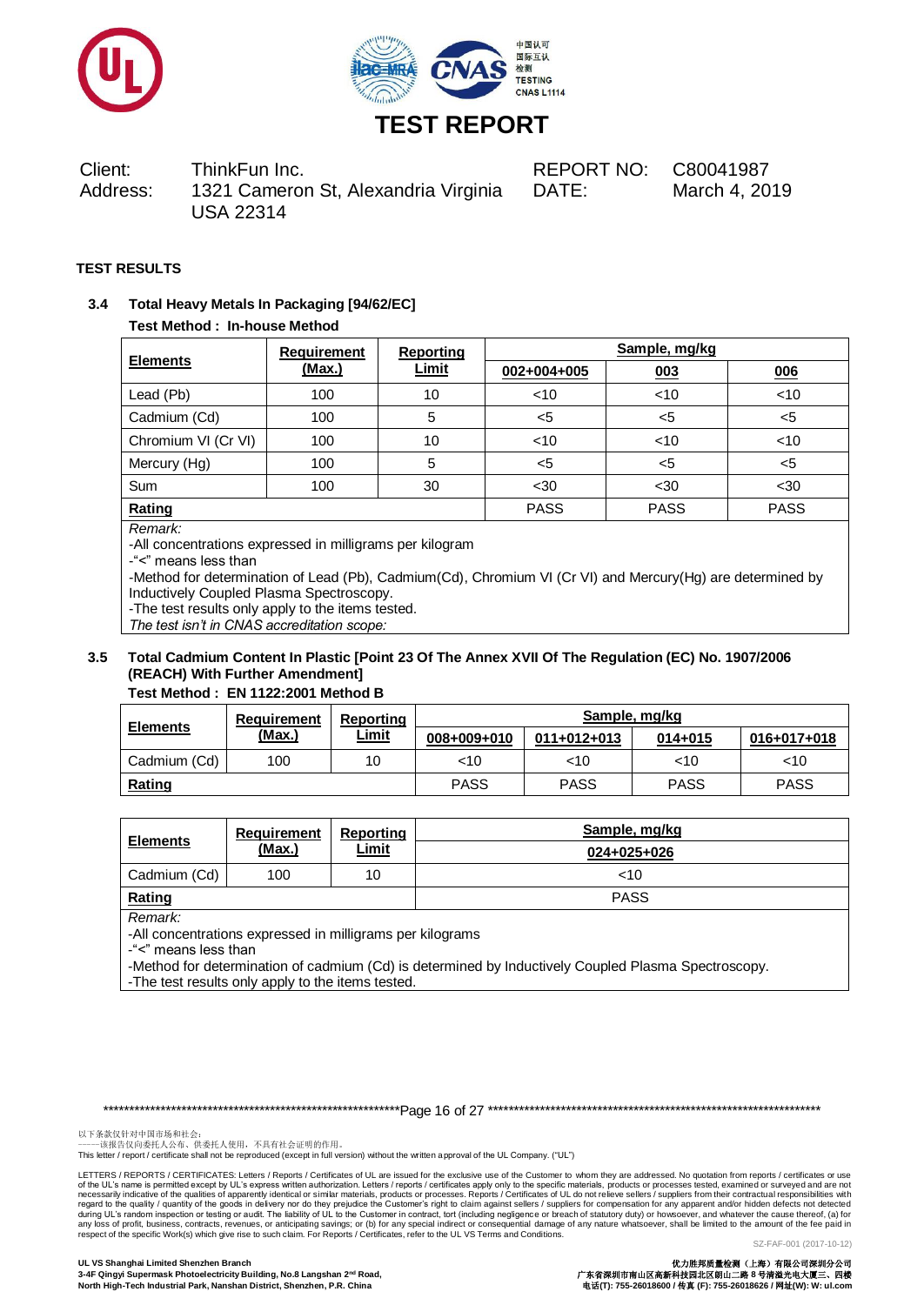



Client: ThinkFun Inc. REPORT NO: C80041987 Address: 1321 Cameron St, Alexandria Virginia USA 22314

DATE: March 4, 2019

## **TEST RESULTS**

**3.6 Total Lead Content In Substrates [ASTM F963-17 Section 4.3.5.2 (2)(a)] Test Method : CPSC-CH-E1001-08.3 (Metal Substrates) / CPSC-CH-E1002-08.3 Section IA & IIA (Non-Metal Substrates)**

| <b>Elements</b> | Reporting<br>Requirement |              | Sample, mg/kg |               |             |             |
|-----------------|--------------------------|--------------|---------------|---------------|-------------|-------------|
|                 | (Max.)                   | <u>Limit</u> | 008+009+010   | $011+012+013$ | $014 + 015$ | 016+017+018 |
| Lead (Pb)       | 100                      | 10           | ~10           | <10           | $<$ 10      | <10         |
| Rating          |                          |              | <b>PASS</b>   | <b>PASS</b>   | <b>PASS</b> | <b>PASS</b> |

| <b>Elements</b> | Requirement | Reporting    | Sample, mg/kg |
|-----------------|-------------|--------------|---------------|
|                 | (Max.)      | <u>Limit</u> | 019+020       |
| Lead (Pb)       | 100         | 10           | $<$ 10        |
| Rating          |             |              | <b>PASS</b>   |

*Remark:*

-All concentrations expressed in milligrams per kilogram of Tested Parts

-"<" means less than

-Method for determination of Lead (Pb) is determined by Inductively Coupled Plasma Spectroscopy.

-The test results only apply to the items tested.

### **3.7 Total Lead Content In Substrates [Consumer Product Safety Improvement Act Of 2008 Section 101] Test Method: CPSC-CH-E1001-08.3 (Metal Substrates) / CPSC-CH-E1002-08.3 Section IA & IIA (Non-Metal Substrates)**

| <b>Elements</b> | Requirement<br>(Max.) | Reporting    |             | Sample, mg/kg |             |             |  |
|-----------------|-----------------------|--------------|-------------|---------------|-------------|-------------|--|
|                 |                       | <u>Limit</u> | 008+009+010 | 011+012+013   | $014 + 015$ | 016+017+018 |  |
| Lead (Pb)       | 100                   | 10           | $<$ 10      | <10           | ~10         | ~10         |  |
| Rating          |                       |              | <b>PASS</b> | <b>PASS</b>   | <b>PASS</b> | <b>PASS</b> |  |

| <b>Elements</b> | Requirement | Reporting    | Sample, mg/kg |
|-----------------|-------------|--------------|---------------|
|                 | (Max.)      | <u>Limit</u> | $019 + 020$   |
| Lead (Pb)       | 100         | 10           | 10<           |
| Rating          |             |              | <b>PASS</b>   |

*Remark:*

-All concentrations expressed in milligrams per kilogram of Tested Parts

-"<" means less than

-Method for determination of Lead (Pb) is determined by Inductively Coupled Plasma Spectroscopy.

-The test results only apply to the items tested.

\*\*\*\*\*\*\*\*\*\*\*\*\*\*\*\*\*\*\*\*\*\*\*\*\*\*\*\*\*\*\*\*\*\*\*\*\*\*\*\*\*\*\*\*\*\*\*\*\*\*\*\*\*\*\*\*\*Page 17 of 27 \*\*\*\*\*\*\*\*\*\*\*\*\*\*\*\*\*\*\*\*\*\*\*\*\*\*\*\*\*\*\*\*\*\*\*\*\*\*\*\*\*\*\*\*\*\*\*\*\*\*\*\*\*\*\*\*\*\*\*\*\*\*\*\*

以下条款仅针对中国市场和社会:<br>-----该报告仅向委托人公布、供委托人使用,不具有社会证明的作用。

This letter / report / certificate shall not be reproduced (except in full version) without the written approval of the UL Company. ("UL")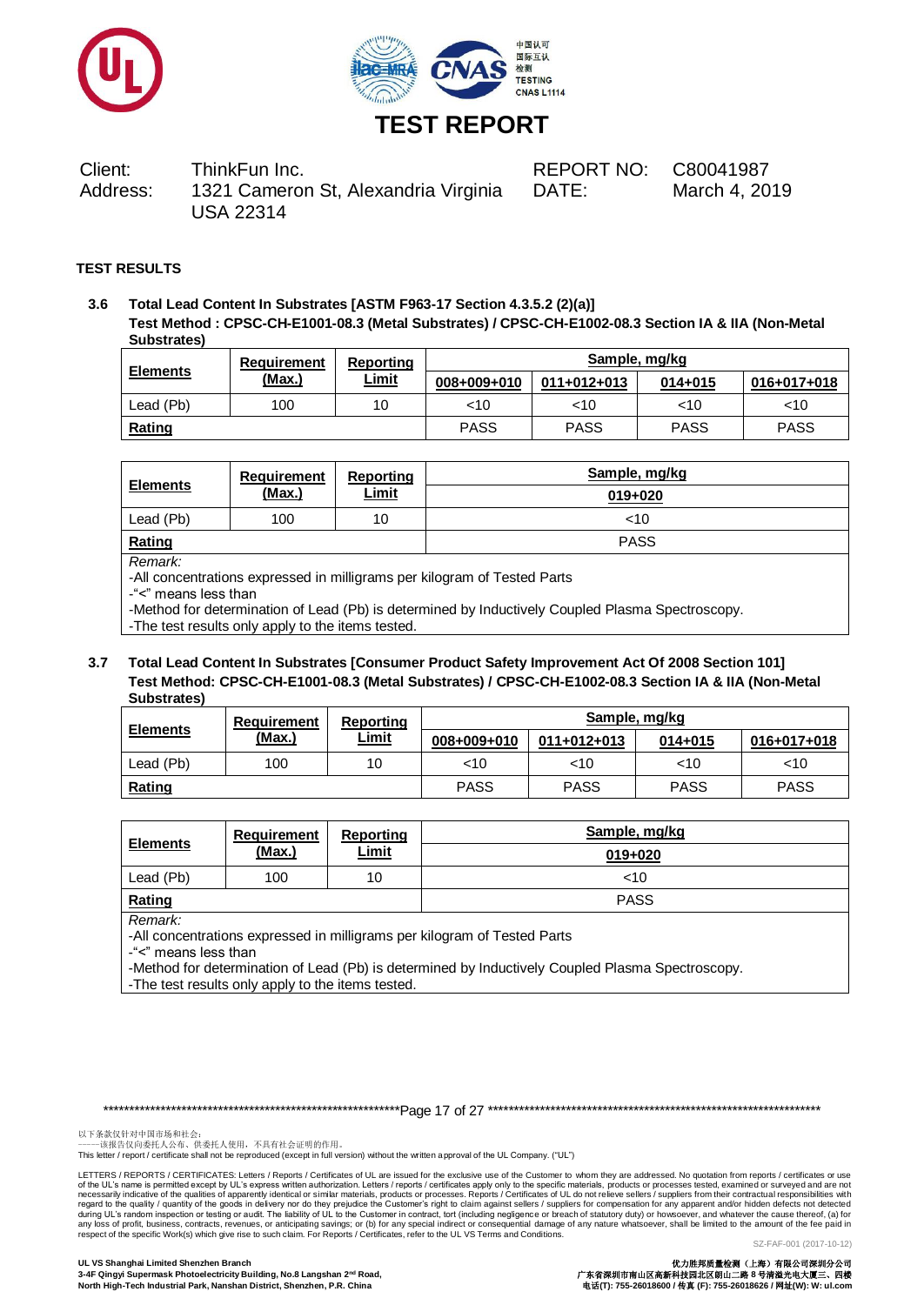



Client: ThinkFun Inc. REPORT NO: C80041987 Address: 1321 Cameron St, Alexandria Virginia USA 22314

DATE: March 4, 2019

## **TEST RESULTS**

**3.8 Total Lead Content In Substrates [California Proposition 65 Settlements Of Alameda Superior Court, RG07356892] Test Method: CPSC-CH-E1001-08.3 (Metal Substrates) / CPSC-CH-E1002-08.3 Section IA & IIA (Non-Metal** 

**Substrates) Sample, mg/kg** 

| <b>Elements</b> | Requirement | <b>Reporting</b> | Sample, mg/kg |             |             |             |  |
|-----------------|-------------|------------------|---------------|-------------|-------------|-------------|--|
|                 | (Max.)      | <u>Limit</u>     | 008+009+010   | 011+012+013 | $014 + 015$ | 016+017+018 |  |
| Lead (Pb)       | 100         | 10               | <10           | $<$ 10      | $<$ 10      | <10         |  |
| Rating          |             |                  | <b>PASS</b>   | <b>PASS</b> | <b>PASS</b> | <b>PASS</b> |  |

|     | <u>Limit</u> | 019+020     |
|-----|--------------|-------------|
| 100 | 10           | 10<         |
|     |              | <b>PASS</b> |
|     | (Max.)       |             |

*Remark:*

-All concentrations expressed in milligrams per kilogram of Tested Parts

-"<" means less than

-Method for determination of Lead (Pb) is determined by Inductively Coupled Plasma Spectroscopy.

-The test results only apply to the items tested.

### **3.9 Total Lead Content [Canada Consumer Products Containing Lead Regulations (SOR/2018-83)] Test Method : In-house method reference with CPSC-CH-E1001-08.3 (Metal Substrates) / CPSC-CH-E1002- 08.3 Section IA & IIA (Non-Metal Substrates) / CPSC-CH-E1003-09.1 (Paints and Surface Coatings)**

| <b>Elements</b> | Requirement | Reporting    | Sample, mg/kg |             |               |             |
|-----------------|-------------|--------------|---------------|-------------|---------------|-------------|
|                 | (Max.)      | <u>Limit</u> | 007           | 008+009+010 | $011+012+013$ | $014 + 015$ |
| Lead (Pb)       | 90          | 10           | $~<$ 10       | < 10        | ~< 10         | < 10        |
| <b>Rating</b>   |             |              | <b>PASS</b>   | <b>PASS</b> | <b>PASS</b>   | <b>PASS</b> |

| <b>Elements</b> | Requirement | Reporting    |             | Sample, mg/kg |             |
|-----------------|-------------|--------------|-------------|---------------|-------------|
|                 | (Max.)      | <u>Limit</u> | 016+017+018 | 019+020       | 021+022+023 |
| Lead (Pb)       | 90          | 10           | ~< 10       | $~<$ 10       | < 10        |
| Rating          |             |              | <b>PASS</b> | <b>PASS</b>   | <b>PASS</b> |

*Remark:*

-All concentrations expressed in milligrams per kilogram

-"<" means less than

-Method for determination of each element present: Lead (Pb) is determined by Inductively Coupled Plasma Spectroscopy.

-The test results only apply to the items tested.

*The test isn't in CNAS accreditation scope:*

\*\*\*\*\*\*\*\*\*\*\*\*\*\*\*\*\*\*\*\*\*\*\*\*\*\*\*\*\*\*\*\*\*\*\*\*\*\*\*\*\*\*\*\*\*\*\*\*\*\*\*\*\*\*\*\*\*Page 18 of 27 \*\*\*\*\*\*\*\*\*\*\*\*\*\*\*\*\*\*\*\*\*\*\*\*\*\*\*\*\*\*\*\*\*\*\*\*\*\*\*\*\*\*\*\*\*\*\*\*\*\*\*\*\*\*\*\*\*\*\*\*\*\*\*\*

以下条款仅针对中国市场和社会:<br>-----该报告仅向委托人公布、供委托人使用,不具有社会证明的作用。

This letter / report / certificate shall not be reproduced (except in full version) without the written approval of the UL Company. ("UL")

LETTERS / REPORTS / CERTIFICATES: Letters / Reports / Certificates of UL are issued for the exclusive use of the Customer to whom they are addressed. No quotation from reports / certificates or use of the UL's name is permitted except by UL's express written authorization. Letters / reports / certificates apply only to the specific materials, products or processes tested, examined or surveyed and are not necessarily indicative of the qualities of apparently identical or similar materials, products or processes. Reports / Certificates of UL do not relieve sellers / suppliers from their contractual responsibilities with<br>duri respect of the specific Work(s) which give rise to such claim. For Reports / Certificates, refer to the UL VS Terms and Conditions.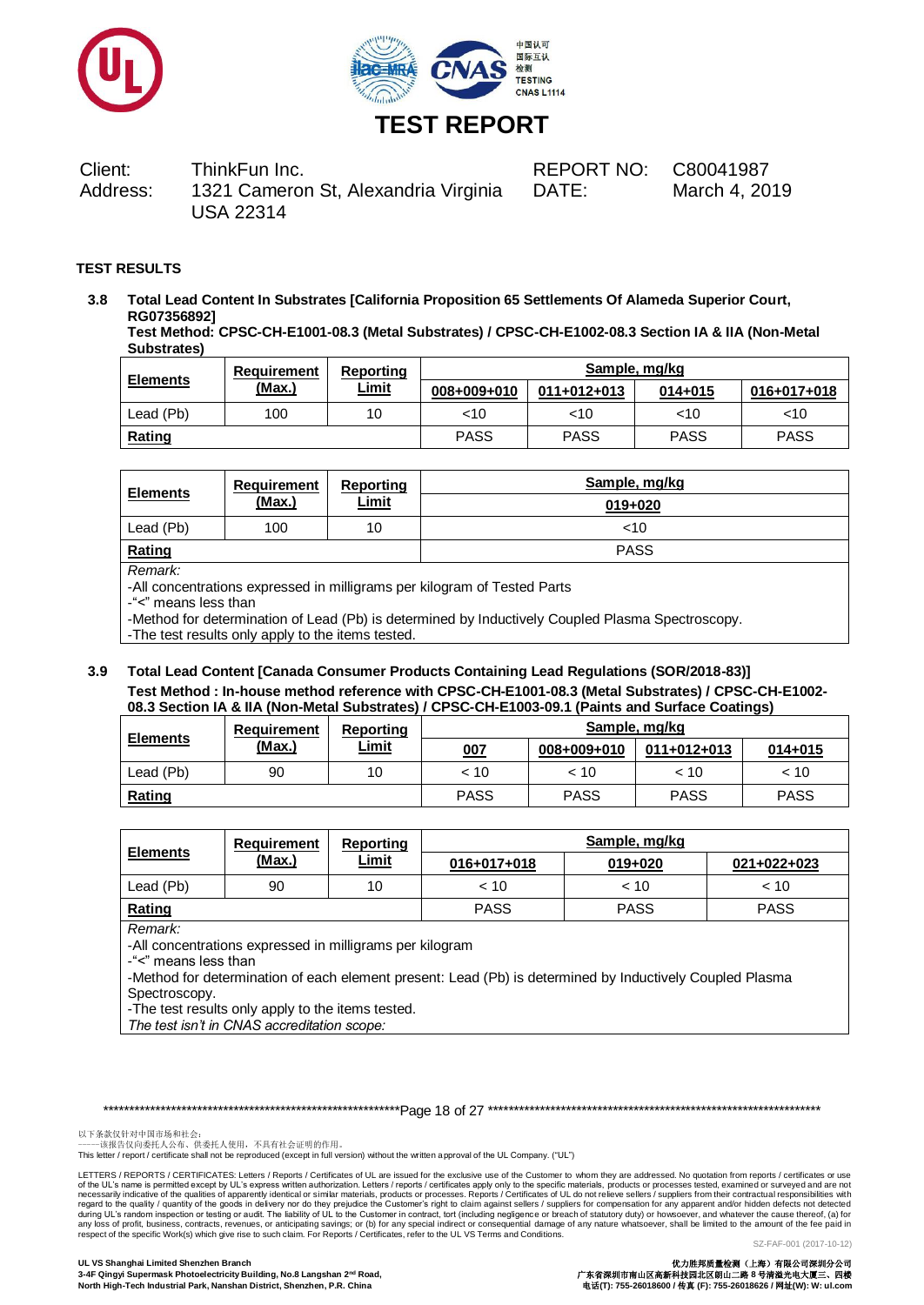



Client: ThinkFun Inc. REPORT NO: C80041987 Address: 1321 Cameron St, Alexandria Virginia USA 22314

DATE: March 4, 2019

## **TEST RESULTS**

**3.10 Determination Of Polycyclic Aromatic Hydrocarbon [Point 50 Of The Annex XVII Of The Regulation (EC) No. 1907/2006 (REACH) With Further Amendment] Test Method : AfPS GS 2014:01 PAK**

|                        |               | <b>Requirement</b> | <b>Reporting</b> | Sample, mg/kg |               |  |
|------------------------|---------------|--------------------|------------------|---------------|---------------|--|
| Analyte                | CAS No.       | (Max)              | Limit            | 008+009+010   | $011+012+013$ |  |
| Benzo[a]pyrene         | $50-32-8$     | 0.5                | 0.1              | < 0.1         | < 0.1         |  |
| Benzo[e]pyrene         | 192-97-2      | 0.5                | 0.1              | < 0.1         | < 0.1         |  |
| Benzo[a]anthracene     | 56-55-3       | 0.5                | 0.1              | < 0.1         | < 0.1         |  |
| Chrysene               | 218-01-9      | 0.5                | 0.1              | < 0.1         | < 0.1         |  |
| Benzo[b]fluoranthene   | 205-99-2      | 0.5                | 0.1              | < 0.1         | < 0.1         |  |
| Benzo[j]fluoranthene   | 205-82-3      | 0.5                | 0.1              | < 0.1         | < 0.1         |  |
| Benzo[k]fluoranthene   | 207-08-9      | 0.5                | 0.1              | < 0.1         | < 0.1         |  |
| Dibenzo[a,h]anthracene | $53 - 70 - 3$ | 0.5                | 0.1              | < 0.1         | < 0.1         |  |
| Rating                 |               |                    |                  | <b>PASS</b>   | <b>PASS</b>   |  |

| Analyte                | <b>CAS No.</b> | <b>Requirement</b> | <b>Reporting</b> | Sample, mg/kg |             |  |
|------------------------|----------------|--------------------|------------------|---------------|-------------|--|
|                        |                | (Max)              | Limit            | $014 + 015$   | 016+017+018 |  |
| Benzo[a]pyrene         | $50-32-8$      | 0.5                | 0.1              | < 0.1         | < 0.1       |  |
| Benzo[e]pyrene         | 192-97-2       | 0.5                | 0.1              | < 0.1         | < 0.1       |  |
| Benzo[a]anthracene     | $56 - 55 - 3$  | 0.5                | 0.1              | < 0.1         | < 0.1       |  |
| Chrysene               | 218-01-9       | 0.5                | 0.1              | < 0.1         | < 0.1       |  |
| Benzo[b]fluoranthene   | 205-99-2       | 0.5                | 0.1              | < 0.1         | < 0.1       |  |
| Benzolilfluoranthene   | 205-82-3       | 0.5                | 0.1              | < 0.1         | < 0.1       |  |
| Benzo[k]fluoranthene   | 207-08-9       | 0.5                | 0.1              | < 0.1         | < 0.1       |  |
| Dibenzo[a,h]anthracene | 53-70-3        | 0.5                | 0.1              | < 0.1         | < 0.1       |  |
| Rating                 |                |                    |                  | <b>PASS</b>   | <b>PASS</b> |  |

\*\*\*\*\*\*\*\*\*\*\*\*\*\*\*\*\*\*\*\*\*\*\*\*\*\*\*\*\*\*\*\*\*\*\*\*\*\*\*\*\*\*\*\*\*\*\*\*\*\*\*\*\*\*\*\*\*Page 19 of 27 \*\*\*\*\*\*\*\*\*\*\*\*\*\*\*\*\*\*\*\*\*\*\*\*\*\*\*\*\*\*\*\*\*\*\*\*\*\*\*\*\*\*\*\*\*\*\*\*\*\*\*\*\*\*\*\*\*\*\*\*\*\*\*\*

以下条款仅针对中国市场和社会:<br>-----该报告仅向委托人公布、供委托人使用,不具有社会证明的作用。

This letter / report / certificate shall not be reproduced (except in full version) without the written approval of the UL Company. ("UL")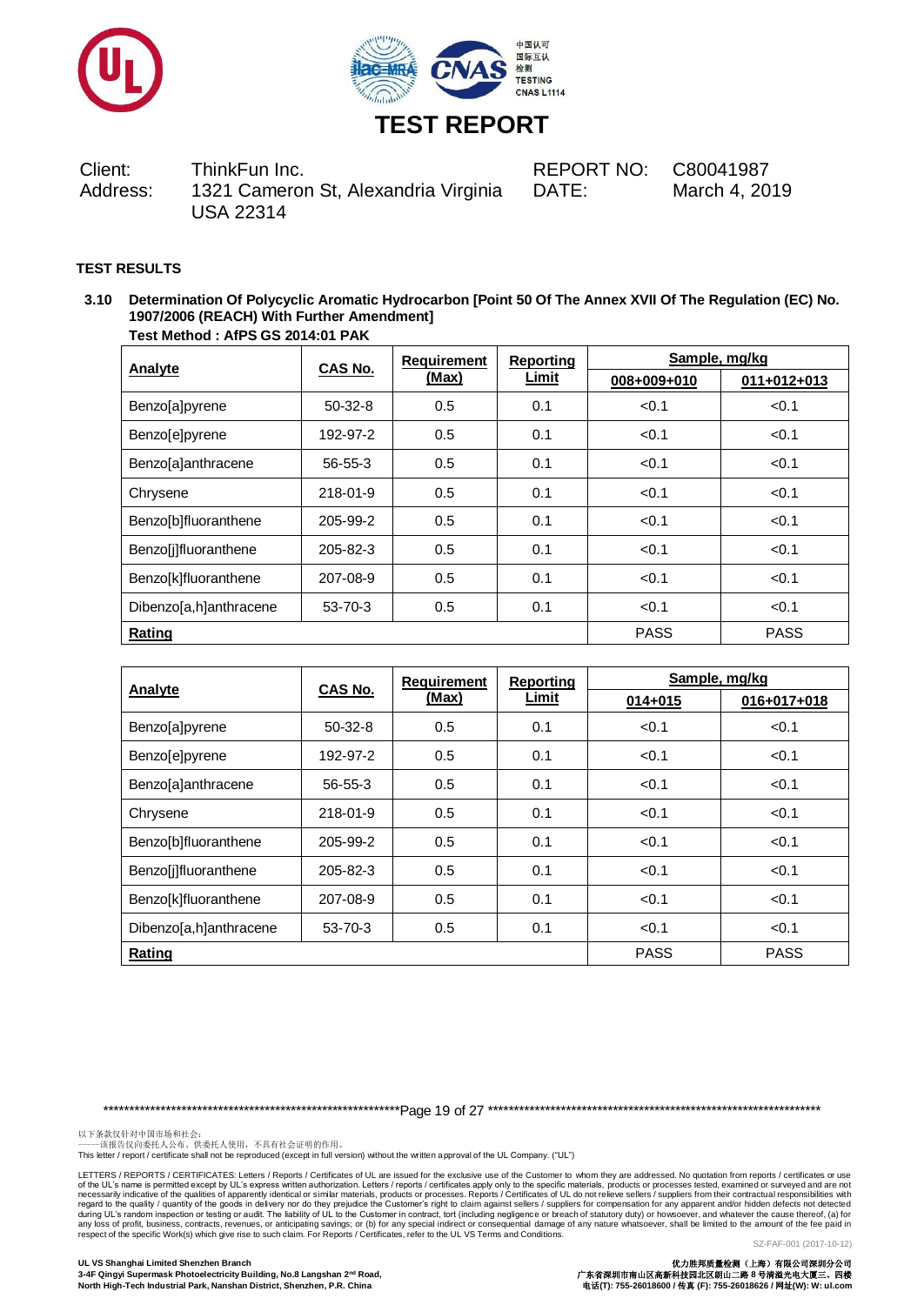



Client: ThinkFun Inc. REPORT NO: C80041987 Address: 1321 Cameron St, Alexandria Virginia USA 22314

DATE: March 4, 2019

## **TEST RESULTS**

## *Remark:*

-All concentrations expressed in milligrams per kilogram

-"<" means less than

-Method for determination of analyte are determined by GC-MSD

-The test results only apply to the items tested.

-Articles shall not be placed on the market for supply to the general public, if any of their rubber or plastic components that come into direct as well as prolonged or short-term repetitive contact with the human skin or the oral cavity, under normal or reasonably foreseeable conditions of use, contain more than 1 mg/kg (0,0001 % by weight of this component) of any of the listed PAHs

-Toys, including activity toys, and childcare articles, shall not be placed on the market, if any of their rubber or plastic components that come into direct as well as prolonged or short-term repetitive contact with the human skin or the oral cavity, under normal or reasonably foreseeable conditions of use, contain more than 0,5 mg/kg (0,00005 % by weight of this component) of any of the listed PAHs.

### **3.11 Determination Of Pentachlorophenol [German Ordinance on Prohibition of Chemical (ChemVerbotsV) Attachment 15]**

#### **Test Method : EN ISO 17070:2015**

| Analyte                                                                  | Requirement<br>(Max.) | Reporting<br><b>Limit</b> | Sample, mg/kg |  |  |
|--------------------------------------------------------------------------|-----------------------|---------------------------|---------------|--|--|
|                                                                          |                       |                           | $021+022+023$ |  |  |
| <b>PCP</b>                                                               | 5                     |                           | < 1.0         |  |  |
| Rating                                                                   |                       |                           | <b>PASS</b>   |  |  |
| Remark:                                                                  |                       |                           |               |  |  |
| -All concentrations expressed in milligrams per kilogram of Tested Parts |                       |                           |               |  |  |
| -"<" means less than; PCP denotes as pentachlorophenol (87-86-5)         |                       |                           |               |  |  |
| -Method for determination of PCP is determined by GC-MSD                 |                       |                           |               |  |  |

-The test results only apply to the items tested.

*The test isn't in CNAS accreditation scope:*

#### **3.12 Determination Of Pentachlorophenol [Point 22 Of The Annex XVII Of The Regulation (EC) No. 1907/2006 (REACH) With Further Amendment] Test Method : EN ISO 17070:2015**

| Analyte                                                  | <b>Requirement</b><br>(Max.)                                             | Reporting<br><u>Limit</u> | Sample, mg/kg |  |  |  |
|----------------------------------------------------------|--------------------------------------------------------------------------|---------------------------|---------------|--|--|--|
|                                                          |                                                                          |                           | $021+022+023$ |  |  |  |
| <b>PCP</b>                                               | 1000                                                                     |                           | <1.0          |  |  |  |
| Rating                                                   |                                                                          |                           | <b>PASS</b>   |  |  |  |
| Remark:                                                  |                                                                          |                           |               |  |  |  |
|                                                          | -All concentrations expressed in milligrams per kilogram of Tested Parts |                           |               |  |  |  |
|                                                          | -"<" means less than; PCP denotes as pentachlorophenol (87-86-5)         |                           |               |  |  |  |
| -Method for determination of PCP is determined by GC-MSD |                                                                          |                           |               |  |  |  |
| -The test results only apply to the items tested.        |                                                                          |                           |               |  |  |  |
| The test isn't in CNAS accreditation scope:              |                                                                          |                           |               |  |  |  |

\*\*\*\*\*\*\*\*\*\*\*\*\*\*\*\*\*\*\*\*\*\*\*\*\*\*\*\*\*\*\*\*\*\*\*\*\*\*\*\*\*\*\*\*\*\*\*\*\*\*\*\*\*\*\*\*\*Page 20 of 27 \*\*\*\*\*\*\*\*\*\*\*\*\*\*\*\*\*\*\*\*\*\*\*\*\*\*\*\*\*\*\*\*\*\*\*\*\*\*\*\*\*\*\*\*\*\*\*\*\*\*\*\*\*\*\*\*\*\*\*\*\*\*\*\*

以下条款仅针对中国市场和社会:<br>-----该报告仅向委托人公布、供委托人使用,不具有社会证明的作用。

This letter / report / certificate shall not be reproduced (except in full version) without the written approval of the UL Company. ("UL")

LETTERS / REPORTS / CERTIFICATES: Letters / Reports / Certificates of UL are issued for the exclusive use of the Customer to whom they are addressed. No quotation from reports / certificates or use of the UL's name is permitted except by UL's express written authorization. Letters / reports / certificates apply only to the specific materials, products or processes. Reports / Certificates of UL do not relieve sellers respect of the specific Work(s) which give rise to such claim. For Reports / Certificates, refer to the UL VS Terms and Conditions.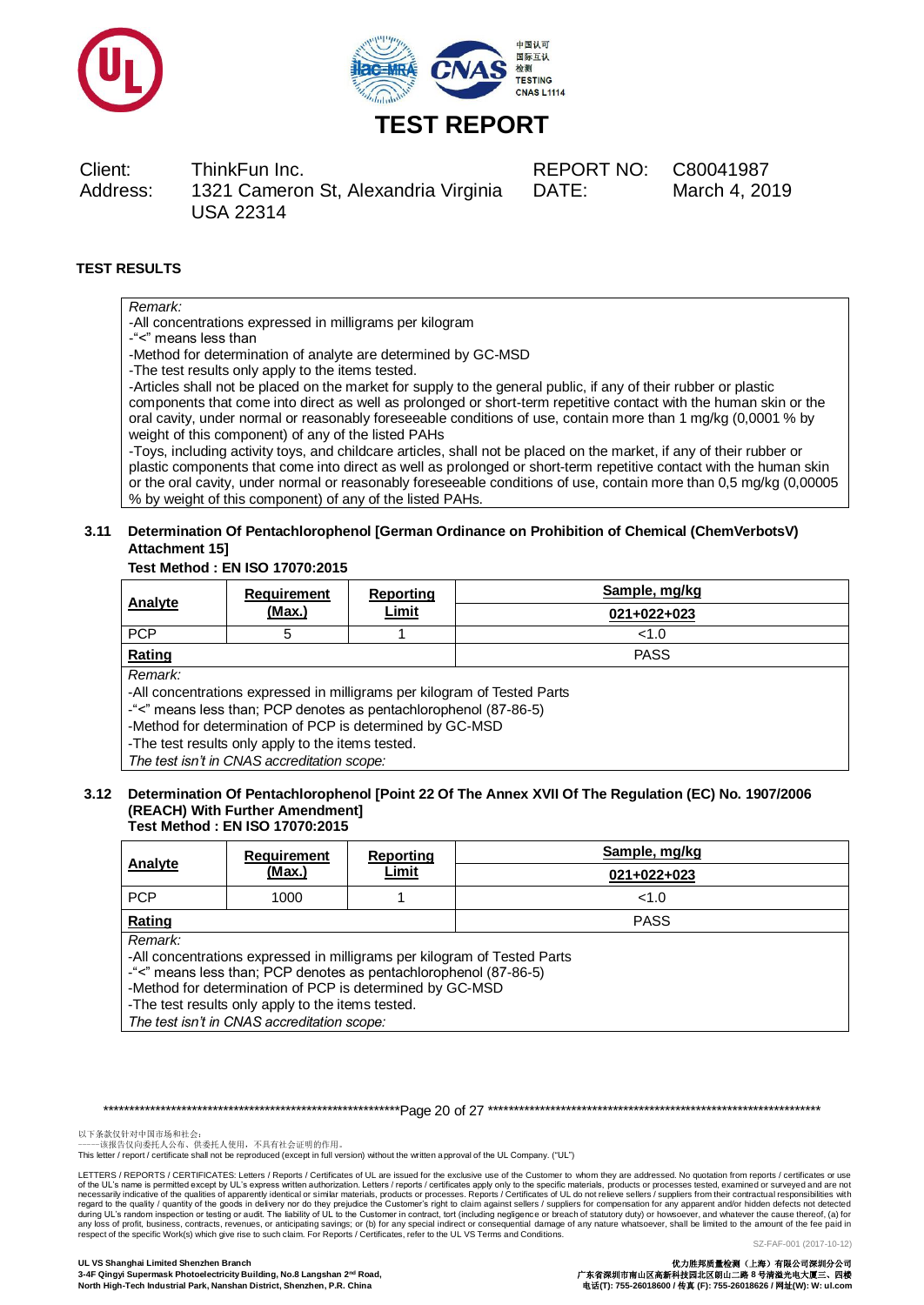



## Client: ThinkFun Inc. REPORT NO: C80041987 Address: 1321 Cameron St, Alexandria Virginia USA 22314

DATE: March 4, 2019

## **TEST RESULTS**

### **3.13 Total Cadmium Content In Surface Coating [Point 23 Of The Annex XVII Of The Regulation (EC) No. 1907/2006 (REACH) With Further Amendment]**

### **Test Method : In-house method reference with CPSC-CH-E1003-09.1**

| <b>Elements</b> | <b>Requirement</b> | Reporting    | Sample, mg/kg |
|-----------------|--------------------|--------------|---------------|
|                 | (Max.)             | <u>Limit</u> | 007           |
| Cadmium (Cd)    | 1000               | 10           | ~10           |
| Rating          |                    |              | <b>PASS</b>   |

*Remark:*

-All concentrations expressed in milligrams per kilograms

-"<" means less than

-Method for determination of cadmium (Cd) is determined by Inductively Coupled Plasma Spectroscopy.

-The test results only apply to the items tested.

*The test isn't in CNAS accreditation scope:*

### **3.14 Total Lead And Mercury In Surface Coatings [Canada Toys Regulations (SOR/2011-17) With SOR/2016-195 & SOR/2016-302 & SOR/2018-138 Amendment, Toxicological Hazards, Section 23 And SOR/2016-193 Surface Coating Materials Regulations]**

#### **Test Method : Health Canada Product Safety Reference Manual, Book 5, Part B, Method C-02.2 & C-07**

| <b>Elements</b> | Requirement | <b>Reporting</b> | Sample, mg/kg |
|-----------------|-------------|------------------|---------------|
|                 | (Max.)      | <u>Limit</u>     | <u>007</u>    |
| Lead (Pb)       | 90          | 10               | ~< 10         |
| Mercury (Hg)    | 10          | 10               | ~< 10         |
| Rating          |             |                  | <b>PASS</b>   |

*Remark:*

-All concentrations expressed in milligrams per kilogram

-"<" means less than

-Method for determination of each element present: Lead (Pb) and Mercury (Hg) are determined by Inductively Coupled Plasma Mass Spectrometry.

-The test results only apply to the items tested.

*The test isn't in CNAS accreditation scope:*

## **3.15 Total Lead Content In Paints And Surface Coatings [ASTM F963-17 Section 4.3.5.1(1)]**

### **Test Method : CPSC-CH-E1003-09.1 (Paints and Surface Coatings)**

| <b>Elements</b>                                                                                                                                                                                                                                                      | <b>Requirement</b> | Reporting    | Sample, mg/kg |  |  |
|----------------------------------------------------------------------------------------------------------------------------------------------------------------------------------------------------------------------------------------------------------------------|--------------------|--------------|---------------|--|--|
|                                                                                                                                                                                                                                                                      | (Max.)             | <b>Limit</b> | 007           |  |  |
| Lead (Pb)                                                                                                                                                                                                                                                            | 90                 | 10           | $<$ 10        |  |  |
| Rating<br><b>PASS</b>                                                                                                                                                                                                                                                |                    |              |               |  |  |
| Remark:<br>-All concentrations expressed in milligrams per kilogram of Tested Parts<br>-"<" means less than<br>-Method for determination of Lead (Pb) is determined by Inductively Coupled Plasma Spectroscopy.<br>-The test results only apply to the items tested. |                    |              |               |  |  |

\*\*\*\*\*\*\*\*\*\*\*\*\*\*\*\*\*\*\*\*\*\*\*\*\*\*\*\*\*\*\*\*\*\*\*\*\*\*\*\*\*\*\*\*\*\*\*\*\*\*\*\*\*\*\*\*\*Page 21 of 27 \*\*\*\*\*\*\*\*\*\*\*\*\*\*\*\*\*\*\*\*\*\*\*\*\*\*\*\*\*\*\*\*\*\*\*\*\*\*\*\*\*\*\*\*\*\*\*\*\*\*\*\*\*\*\*\*\*\*\*\*\*\*\*\*

以下条款仅针对中国市场和社会:<br>-----该报告仅向委托人公布、供委托人使用,不具有社会证明的作用。

This letter / report / certificate shall not be reproduced (except in full version) without the written approval of the UL Company. ("UL")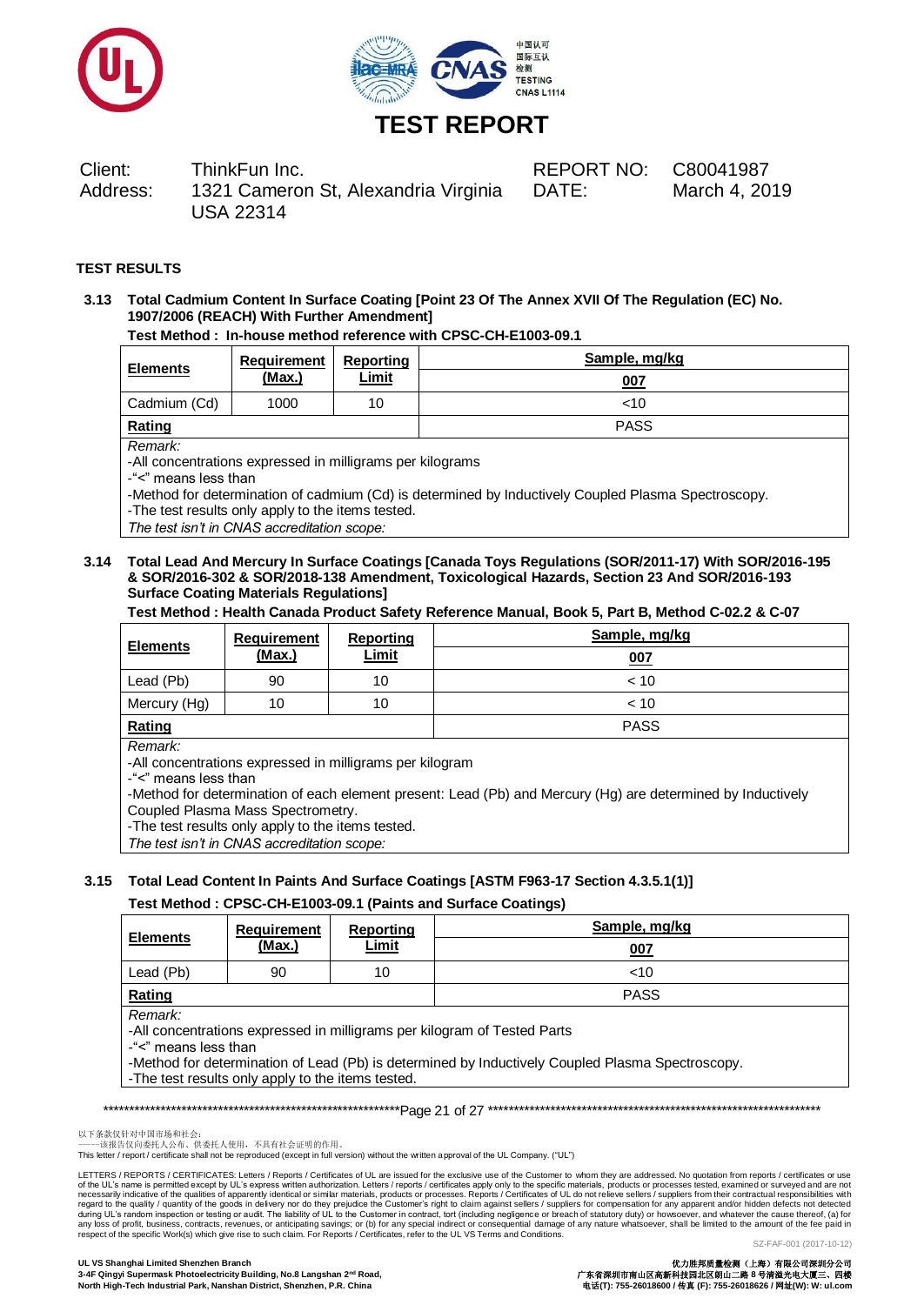



Client: ThinkFun Inc. REPORT NO: C80041987 Address: 1321 Cameron St, Alexandria Virginia USA 22314

DATE: March 4, 2019

## **TEST RESULTS**

## **3.16 Total Lead Content In Paints And Surface Coatings [Consumer Product Safety Improvement Act Of 2008 Section 101]**

**Test Method : CPSC-CH-E1003-09.1 (Paints and Surface Coatings)**

| <b>Elements</b>     | <b>Requirement</b><br>(Max.) | Reporting<br><b>Limit</b> | Sample, mg/kg<br>007 |
|---------------------|------------------------------|---------------------------|----------------------|
| Lead (Pb)           | 90                           | 10                        | 10<                  |
| Rating              |                              |                           | <b>PASS</b>          |
| Remark <sup>.</sup> |                              |                           |                      |

*Remark:*

-All concentrations expressed in milligrams per kilogram of Tested Parts

-"<" means less than

-Method for determination of Lead (Pb) is determined by Inductively Coupled Plasma Spectroscopy.

-The test results only apply to the items tested.

### **3.17 Total Lead Content In Paints And Surface Coatings [16 CFR 1303]**

### **Test Method: CPSC-CH-E1003-09.1 (Paints and Surface Coatings)**

| <b>Elements</b> | Requirement | Reporting    | Sample, mg/kg |     |
|-----------------|-------------|--------------|---------------|-----|
|                 | (Max.)      | <b>Limit</b> |               | 007 |
| Lead (Pb)       | 90          | 10           | $<$ 10        |     |
| Rating          |             |              | <b>PASS</b>   |     |
| Remark:         |             |              |               |     |

-All concentrations expressed in milligrams per kilogram of Tested Parts

-"<" means less than

-Method for determination of Lead (Pb) is determined by Inductively Coupled Plasma Spectroscopy.

-The test results only apply to the items tested.

### **3.18 Total Lead Content In Paint And Surface Coatings [California Proposition 65 Settlements Of Alameda Superior Court, RG07356892]**

#### **Test Method: CPSC-CH-E1003-09.1 (Paint or Surface Coatings)**

| <b>Elements</b>                                                                     | <b>Requirement</b><br><u>(Max.)</u> | Reporting<br><b>Limit</b> | Sample, mg/kg<br>007 |  |  |
|-------------------------------------------------------------------------------------|-------------------------------------|---------------------------|----------------------|--|--|
| Lead (Pb)                                                                           | 90                                  | 10                        | <10                  |  |  |
| Rating                                                                              |                                     |                           | <b>PASS</b>          |  |  |
| Remark:<br>-All concentrations expressed in milligrams per kilogram of Tested Parts |                                     |                           |                      |  |  |

-"<" means less than -Method for determination of Lead (Pb) is determined by Inductively Coupled Plasma Spectroscopy.

-The test results only apply to the items tested.

\*\*\*\*\*\*\*\*\*\*\*\*\*\*\*\*\*\*\*\*\*\*\*\*\*\*\*\*\*\*\*\*\*\*\*\*\*\*\*\*\*\*\*\*\*\*\*\*\*\*\*\*\*\*\*\*\*Page 22 of 27 \*\*\*\*\*\*\*\*\*\*\*\*\*\*\*\*\*\*\*\*\*\*\*\*\*\*\*\*\*\*\*\*\*\*\*\*\*\*\*\*\*\*\*\*\*\*\*\*\*\*\*\*\*\*\*\*\*\*\*\*\*\*\*\*

以下条款仅针对中国市场和社会:<br>-----该报告仅向委托人公布、供委托人使用,不具有社会证明的作用。

This letter / report / certificate shall not be reproduced (except in full version) without the written approval of the UL Company. ("UL")

LETTERS / REPORTS / CERTIFICATES: Letters / Reports / Certificates of UL are issued for the exclusive use of the Customer to whom they are addressed. No quotation from reports / certificates or use of the UL's name is permitted except by UL's express written authorization. Letters / reports / certificates apply only to the specific materials, products or processes tested, examined or surveyed and are not necessarily indicative of the qualities of apparently identical or similar materials, products or processes. Reports / Certificates of UL do not relieve sellers / suppliers from their contractual responsibilities with<br>duri respect of the specific Work(s) which give rise to such claim. For Reports / Certificates, refer to the UL VS Terms and Conditions.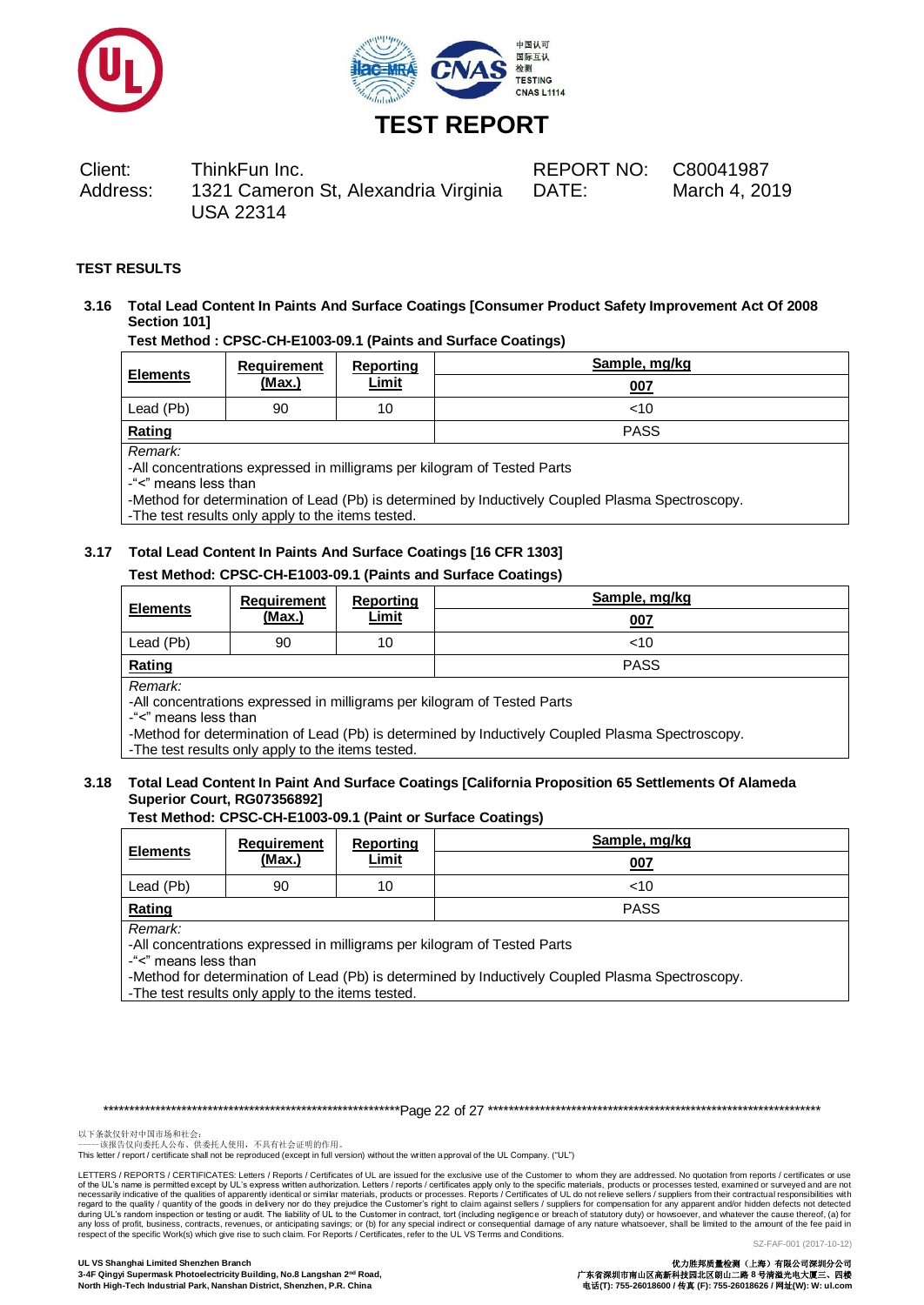



Client: ThinkFun Inc. REPORT NO: C80041987 Address: 1321 Cameron St, Alexandria Virginia USA 22314

DATE: March 4, 2019

## **TEST RESULTS**

**3.19 Total Phthalates Content In Toys And Child Care Articles [Point 51, 52 Of The Annex XVII Of The Regulation (EC) No. 1907/2006 (REACH) And Amending Commission Regulation (EU) 2018/2005] Test Method : CPSC-CH-C1001-09.4**

|                                        |                           | Requirement | Reporting    | Sample,%    |             |  |
|----------------------------------------|---------------------------|-------------|--------------|-------------|-------------|--|
| Analyte                                | <b>CAS No.</b>            | (Max.)      | <b>Limit</b> | 007         | 008+009+010 |  |
| Dibutyl Phthalate, DBP                 | 84-74-2                   |             | 0.005        | < 0.005     | < 0.005     |  |
| Benzyl Butyl Phthalate,<br><b>BBP</b>  | 85-68-7                   |             | 0.005        | < 0.005     | < 0.005     |  |
| Diethylhexyl Phthalate,<br><b>DEHP</b> | 117-81-7                  | 0.1         | 0.005        | < 0.005     | < 0.005     |  |
| Diisobutyl Phthalate, DIBP             | 84-69-5                   |             | 0.005        | < 0.005     | < 0.005     |  |
| Sum of DBP, BBP, DEHP & DIBP           |                           | 0.005       | < 0.005      | < 0.005     |             |  |
| Diisononyl Phthalate, DINP             | 28553-12-0<br>/68515-48-0 |             | 0.005        | < 0.005     | < 0.005     |  |
| Di-n-octyl Phthalate, DNOP             | 117-84-0                  | 0.1         | 0.005        | < 0.005     | < 0.005     |  |
| Diisodecyl Phthalate, DIDP             | 26761-40-0/<br>68515-49-1 |             | 0.005        | < 0.005     | < 0.005     |  |
| Sum of DINP, DNOP & DIDP               |                           | 0.005       | < 0.005      | < 0.005     |             |  |
| Rating                                 |                           |             |              | <b>PASS</b> | <b>PASS</b> |  |
| Domorly                                |                           |             |              |             |             |  |

*Remark:*

-All concentrations expressed in percentage (%)

-"<" means less than

-Method for determination of Phthalates are determined by Gas Chromatography Mass Selective Detector (GC-MSD) -Toys and child care articles need to determine DEHP, DBP, BBP or DIBP. Component in any part of a toy or child care article that can be placed in the mouth of a child: DINP, DIDP, or DNOP

-The test results only apply to the items tested.

\*\*\*\*\*\*\*\*\*\*\*\*\*\*\*\*\*\*\*\*\*\*\*\*\*\*\*\*\*\*\*\*\*\*\*\*\*\*\*\*\*\*\*\*\*\*\*\*\*\*\*\*\*\*\*\*\*Page 23 of 27 \*\*\*\*\*\*\*\*\*\*\*\*\*\*\*\*\*\*\*\*\*\*\*\*\*\*\*\*\*\*\*\*\*\*\*\*\*\*\*\*\*\*\*\*\*\*\*\*\*\*\*\*\*\*\*\*\*\*\*\*\*\*\*\*

以下条款仅针对中国市场和社会:<br>-----该报告仅向委托人公布、供委托人使用,不具有社会证明的作用。

This letter / report / certificate shall not be reproduced (except in full version) without the written approval of the UL Company. ("UL")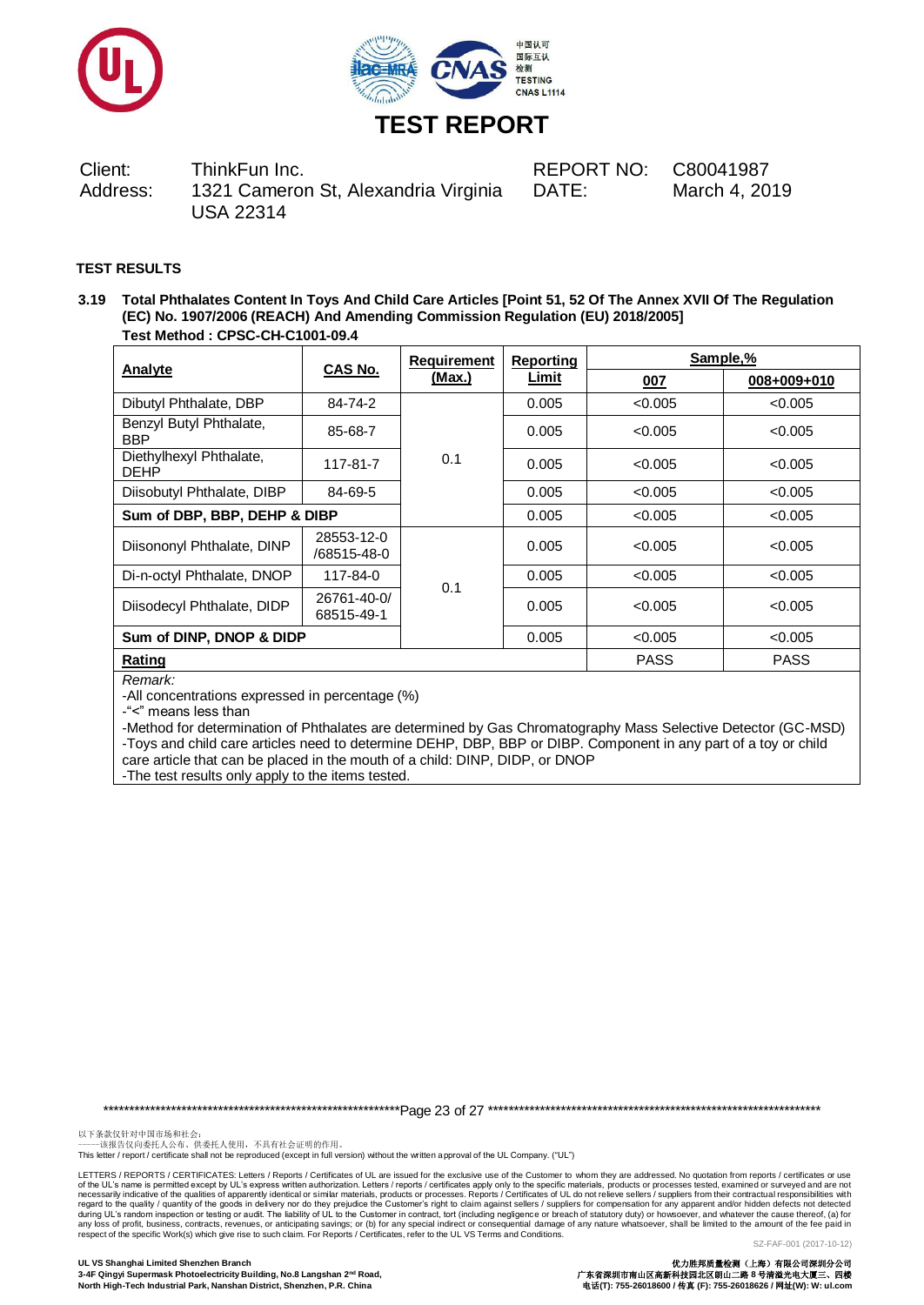



Client: ThinkFun Inc. REPORT NO: C80041987 Address: 1321 Cameron St, Alexandria Virginia USA 22314

DATE: March 4, 2019

## **TEST RESULTS**

**3.20 Prohibition Of Children's Toys And Child Care Articles Containing Specified Phthalates [16 CFR 1307.3] Test Method : CPSC-CH-C1001-09.4**

| Analyte                                | CAS No.                   | <b>Requirement</b> | Reporting | Sample, %   |             |  |
|----------------------------------------|---------------------------|--------------------|-----------|-------------|-------------|--|
|                                        |                           | <u>(Max.)</u>      | Limit     | <u>007</u>  | 008+009+010 |  |
| Dibutyl Phthalate, DBP                 | 84-74-2                   | 0.1                | 0.005     | < 0.005     | < 0.005     |  |
| Benzyl Butyl Phthalate, BBP            | 85-68-7                   | 0.1                | 0.005     | < 0.005     | < 0.005     |  |
| Diethylhexyl Phthalate,<br><b>DEHP</b> | 117-81-7                  | 0.1                | 0.005     | < 0.005     | < 0.005     |  |
| Diisononyl Phthalate, DINP             | 28553-12-0<br>/68515-48-0 | 0.1                | 0.005     | < 0.005     | < 0.005     |  |
| Diisobutyl Phthalate, DIBP             | 84-69-5                   | 0.1                | 0.005     | < 0.005     | < 0.005     |  |
| Dipentyl Phthalate, DPENP              | 131-18-0                  | 0.1                | 0.005     | < 0.005     | < 0.005     |  |
| Di-n-hexyl Phthalate,<br><b>DHEXP</b>  | 84-75-3                   | 0.1                | 0.005     | < 0.005     | < 0.005     |  |
| Dicyclohexyl Phthalate,<br><b>DCHP</b> | 84-61-7                   | 0.1                | 0.005     | < 0.005     | < 0.005     |  |
| Rating                                 |                           |                    |           | <b>PASS</b> | <b>PASS</b> |  |

*Remark:*

-All concentrations expressed in percentage (%)

-"<" means less than

-Method for determination of Phthalates are determined by Gas Chromatography Mass Selective Detector (GC-MSD)

-The test results only apply to the items tested.

\*\*\*\*\*\*\*\*\*\*\*\*\*\*\*\*\*\*\*\*\*\*\*\*\*\*\*\*\*\*\*\*\*\*\*\*\*\*\*\*\*\*\*\*\*\*\*\*\*\*\*\*\*\*\*\*\*Page 24 of 27 \*\*\*\*\*\*\*\*\*\*\*\*\*\*\*\*\*\*\*\*\*\*\*\*\*\*\*\*\*\*\*\*\*\*\*\*\*\*\*\*\*\*\*\*\*\*\*\*\*\*\*\*\*\*\*\*\*\*\*\*\*\*\*\*

以下条款仅针对中国市场和社会:<br>-----该报告仅向委托人公布、供委托人使用,不具有社会证明的作用。

This letter / report / certificate shall not be reproduced (except in full version) without the written approval of the UL Company. ("UL")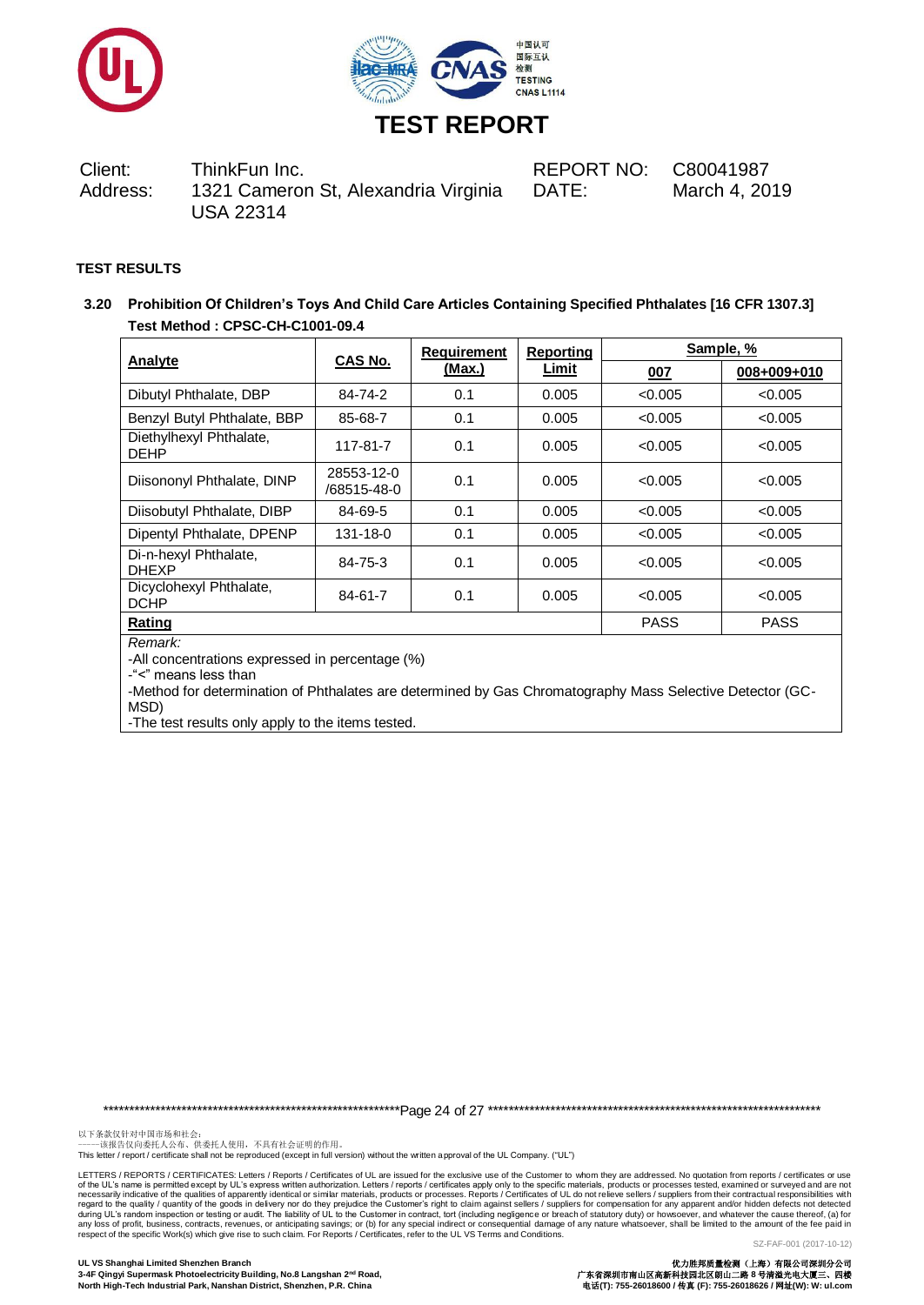



Client: ThinkFun Inc. REPORT NO: C80041987 Address: 1321 Cameron St, Alexandria Virginia USA 22314

DATE: March 4, 2019

## **TEST RESULTS**

**3.21 Total Phthalates Content In Toys And Child Care Articles [Phthalates Regulation SOR/2016-188 Phthalates Content]**

## **Test Method : CPSC-CH-C1001-09.4**

|                                      | <b>CAS No.</b>            | <b>Requirement</b> | <b>Reporting</b> | Sample,%    |             |  |
|--------------------------------------|---------------------------|--------------------|------------------|-------------|-------------|--|
| Analyte                              |                           | (Max.)             | Limit            | 007         | 008+009+010 |  |
| Dibutyl Phthalate,<br><b>DBP</b>     | 84-74-2                   | 0.1                | 0.005            | < 0.005     | < 0.005     |  |
| Benzyl Butyl<br>Phthalate, BBP       | 85-68-7                   | 0.1                | 0.005            | < 0.005     | < 0.005     |  |
| Diethylhexyl<br>Phthalate, DEHP      | 117-81-7                  | 0.1                | 0.005            | < 0.005     | < 0.005     |  |
| Diisononyl Phthalate,<br><b>DINP</b> | 28553-12-0/<br>68515-48-0 | 0.1                | 0.005            | < 0.005     | < 0.005     |  |
| Di-n-octyl Phthalate,<br><b>DNOP</b> | 117-84-0                  | 0.1                | 0.005            | < 0.005     | < 0.005     |  |
| Diisodecyl Phthalate,<br><b>DIDP</b> | 26761-40-0/<br>68515-49-1 | 0.1                | 0.005            | < 0.005     | < 0.005     |  |
| Rating                               |                           |                    |                  | <b>PASS</b> | <b>PASS</b> |  |

## *Remark:*

-All concentrations expressed in percentage (%)

-"<" means less than

-Method for determination of Phthalates are determined by Gas Chromatography Mass Selective Detector (GC-MSD)

-Vinyl in toys and child care articles need to determine DEHP, DBP, or BBP. Vinyl in any part of a toy or child care article that can be placed in the mouth of a child under four years of age: DINP, DIDP, or DNOP

-The test results only apply to the items tested.

*The test isn't in CNAS accreditation scope:*

\*\*\*\*\*\*\*\*\*\*\*\*\*\*\*\*\*\*\*\*\*\*\*\*\*\*\*\*\*\*\*\*\*\*\*\*\*\*\*\*\*\*\*\*\*\*\*\*\*\*\*\*\*\*\*\*\*Page 25 of 27 \*\*\*\*\*\*\*\*\*\*\*\*\*\*\*\*\*\*\*\*\*\*\*\*\*\*\*\*\*\*\*\*\*\*\*\*\*\*\*\*\*\*\*\*\*\*\*\*\*\*\*\*\*\*\*\*\*\*\*\*\*\*\*\*

以下条款仅针对中国市场和社会:<br>-----该报告仅向委托人公布、供委托人使用,不具有社会证明的作用。

This letter / report / certificate shall not be reproduced (except in full version) without the written approval of the UL Company. ("UL")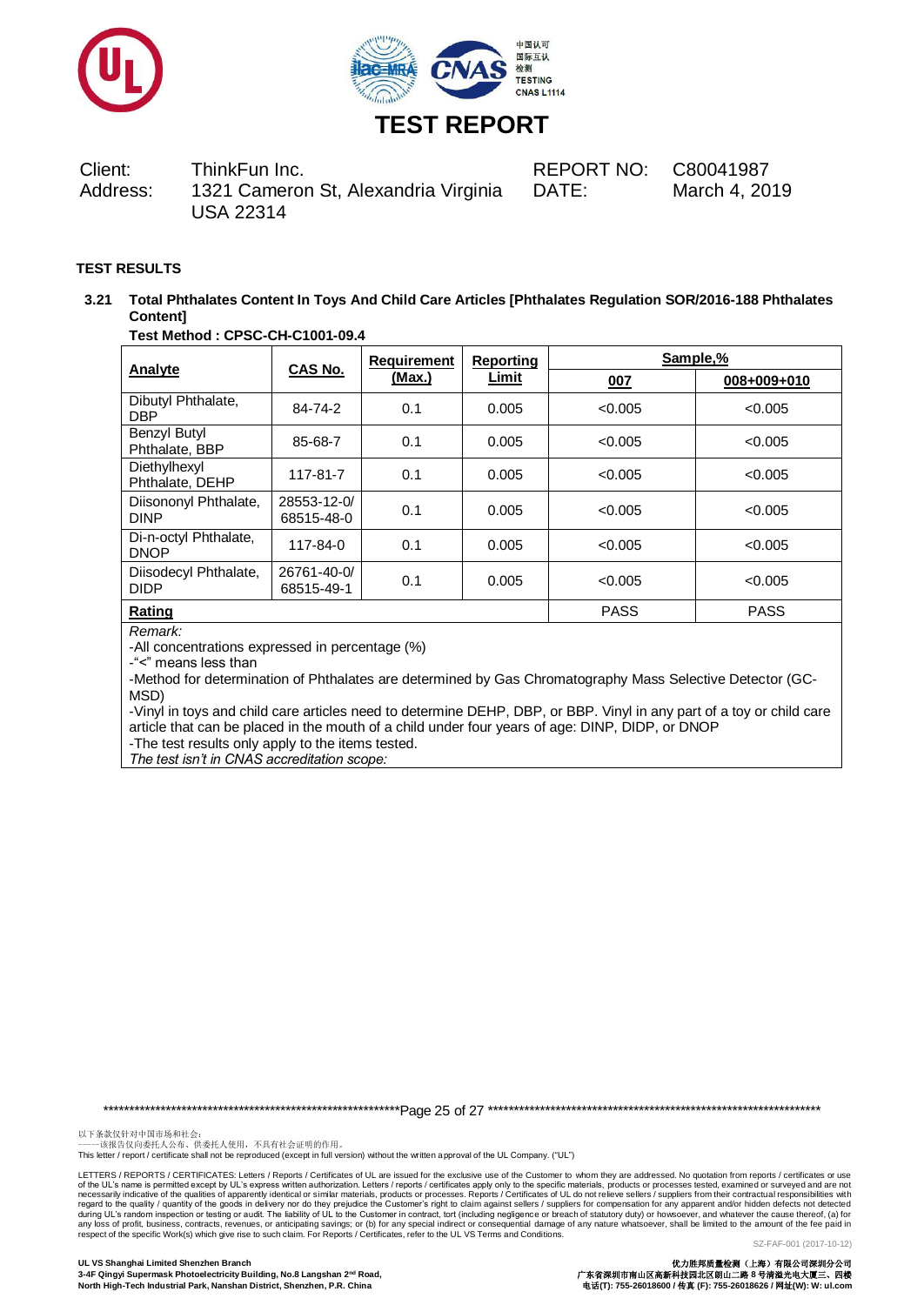



Client: ThinkFun Inc. REPORT NO: C80041987 Address: 1321 Cameron St, Alexandria Virginia USA 22314

DATE: March 4, 2019

## **TEST RESULTS**

## **3.22 Determination Of Benzene Content [Point 5 Of The Annex XVII Of The Regulation (EC) No. 1907/2006 (REACH) And Further Amendment]**

**Test Method : Headspace followed GC-MSD analysis**

|         |                | <b>Requirement</b> | Reporting    | Sample, mg/kg |             |             |             |
|---------|----------------|--------------------|--------------|---------------|-------------|-------------|-------------|
| Analyte | <b>CAS No.</b> | (Max)              | <u>Limit</u> | 007           | 008+009+010 | 011+012+013 | $014 + 015$ |
| Benzene | 71-43-2        | <sub>5</sub>       |              | < 1.0         | < 1.0       | 1.0         | < 1.0       |
| Rating  |                |                    |              | <b>PASS</b>   | <b>PASS</b> | <b>PASS</b> | <b>PASS</b> |

|                                                                                                                                                                                                                                 |               | <b>Requirement</b> | Reporting    | Sample, mg/kg |             |  |
|---------------------------------------------------------------------------------------------------------------------------------------------------------------------------------------------------------------------------------|---------------|--------------------|--------------|---------------|-------------|--|
| CAS No.<br>Analyte                                                                                                                                                                                                              |               | (Max)              | <u>Limit</u> | 016+017+018   | 024+025+026 |  |
| Benzene                                                                                                                                                                                                                         | $71 - 43 - 2$ | 5                  |              | < 1.0         | < 1.0       |  |
| Rating                                                                                                                                                                                                                          |               |                    |              | <b>PASS</b>   | <b>PASS</b> |  |
| Remark:<br>-All concentrations expressed in milligrams per kilogram of tested parts<br>-"<" means less than<br>-Method for determination of analyte are determined by GC-MSD<br>The test results only annly to the items tested |               |                    |              |               |             |  |

apply to the items tested. *The test isn't in CNAS accreditation scope:*

### **3.23 Determination Of HBCDD As Per Client's Specification.**

### **Test Method : In-house method**

|                | Client's                  | Reporting    | Sample, mg/kg               |             |             |             |
|----------------|---------------------------|--------------|-----------------------------|-------------|-------------|-------------|
| <b>Analyte</b> | <b>Requirement (Max.)</b> | <b>Limit</b> | $008+009+010$   011+012+013 |             | $014 + 015$ | 016+017+018 |
| <b>HBCDD</b>   | Not Detected              |              | < 5.0                       | < 5.0       | < 5.0       | < 5.0       |
| Rating         |                           |              | <b>PASS</b>                 | <b>PASS</b> | <b>PASS</b> | <b>PASS</b> |

|                                                              | Client's                                                                 | Reporting    | Sample, mg/kg |  |  |  |
|--------------------------------------------------------------|--------------------------------------------------------------------------|--------------|---------------|--|--|--|
| <b>Analyte</b>                                               | <b>Requirement (Max.)</b>                                                | <b>Limit</b> | 024+025+026   |  |  |  |
| <b>HBCDD</b>                                                 | Not Detected                                                             | 5            | < 5.0         |  |  |  |
| Rating                                                       |                                                                          |              | <b>PASS</b>   |  |  |  |
| Remark:                                                      |                                                                          |              |               |  |  |  |
|                                                              | -All concentrations expressed in milligrams per kilogram of Tested Parts |              |               |  |  |  |
| -"<" means less than                                         |                                                                          |              |               |  |  |  |
| -Method for determination of analyte is determined by GC-MSD |                                                                          |              |               |  |  |  |
| - hexabromocyclododecane (HBCDD)                             |                                                                          |              |               |  |  |  |
| The test isn't in CNAS accreditation scope:                  |                                                                          |              |               |  |  |  |

\*\*\*\*\*\*\*\*\*\*\*\*\*\*\*\*\*\*\*\*\*\*\*\*\*\*\*\*\*\*\*\*\*\*\*\*\*\*\*\*\*\*\*\*\*\*\*\*\*\*\*\*\*\*\*\*\*Page 26 of 27 \*\*\*\*\*\*\*\*\*\*\*\*\*\*\*\*\*\*\*\*\*\*\*\*\*\*\*\*\*\*\*\*\*\*\*\*\*\*\*\*\*\*\*\*\*\*\*\*\*\*\*\*\*\*\*\*\*\*\*\*\*\*\*\*

以下条款仅针对中国市场和社会:<br>-----该报告仅向委托人公布、供委托人使用,不具有社会证明的作用。

This letter / report / certificate shall not be reproduced (except in full version) without the written approval of the UL Company. ("UL")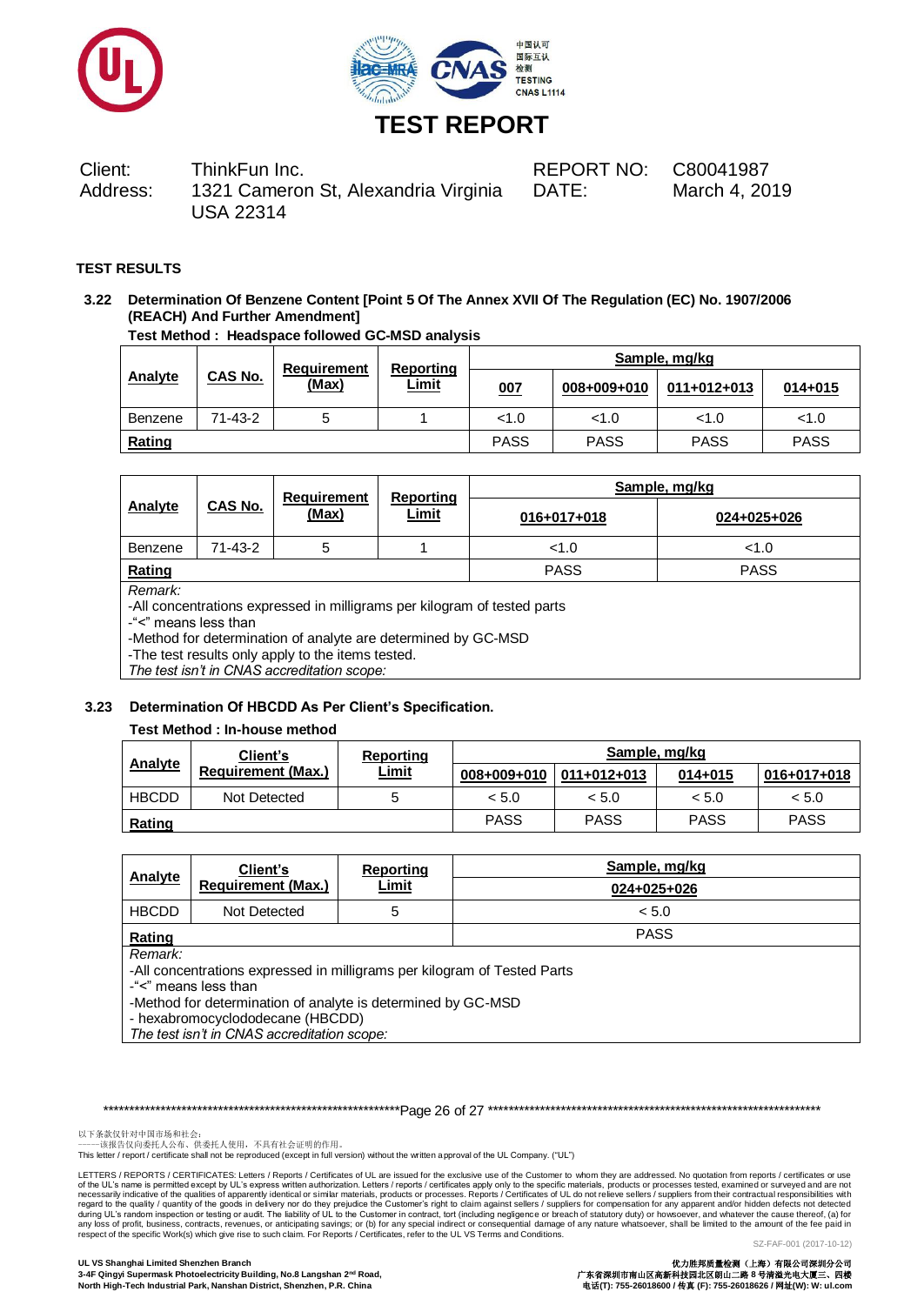



Client: ThinkFun Inc. REPORT NO: C80041987 Address: 1321 Cameron St, Alexandria Virginia USA 22314

DATE: March 4, 2019

**Product Photo:**







\*\*\*\*\*\*\*\*\*\* THE END \*\*\*\*\*\*\*\*\*

\*\*\*\*\*\*\*\*\*\*\*\*\*\*\*\*\*\*\*\*\*\*\*\*\*\*\*\*\*\*\*\*\*\*\*\*\*\*\*\*\*\*\*\*\*\*\*\*\*\*\*\*\*\*\*\*\*Page 27 of 27 \*\*\*\*\*\*\*\*\*\*\*\*\*\*\*\*\*\*\*\*\*\*\*\*\*\*\*\*\*\*\*\*\*\*\*\*\*\*\*\*\*\*\*\*\*\*\*\*\*\*\*\*\*\*\*\*\*\*\*\*\*\*\*\*

以下条款仅针对中国市场和社会:<br>-----该报告仅向委托人公布、供委托人使用,不具有社会证明的作用。

This letter / report / certificate shall not be reproduced (except in full version) without the written approval of the UL Company. ("UL")